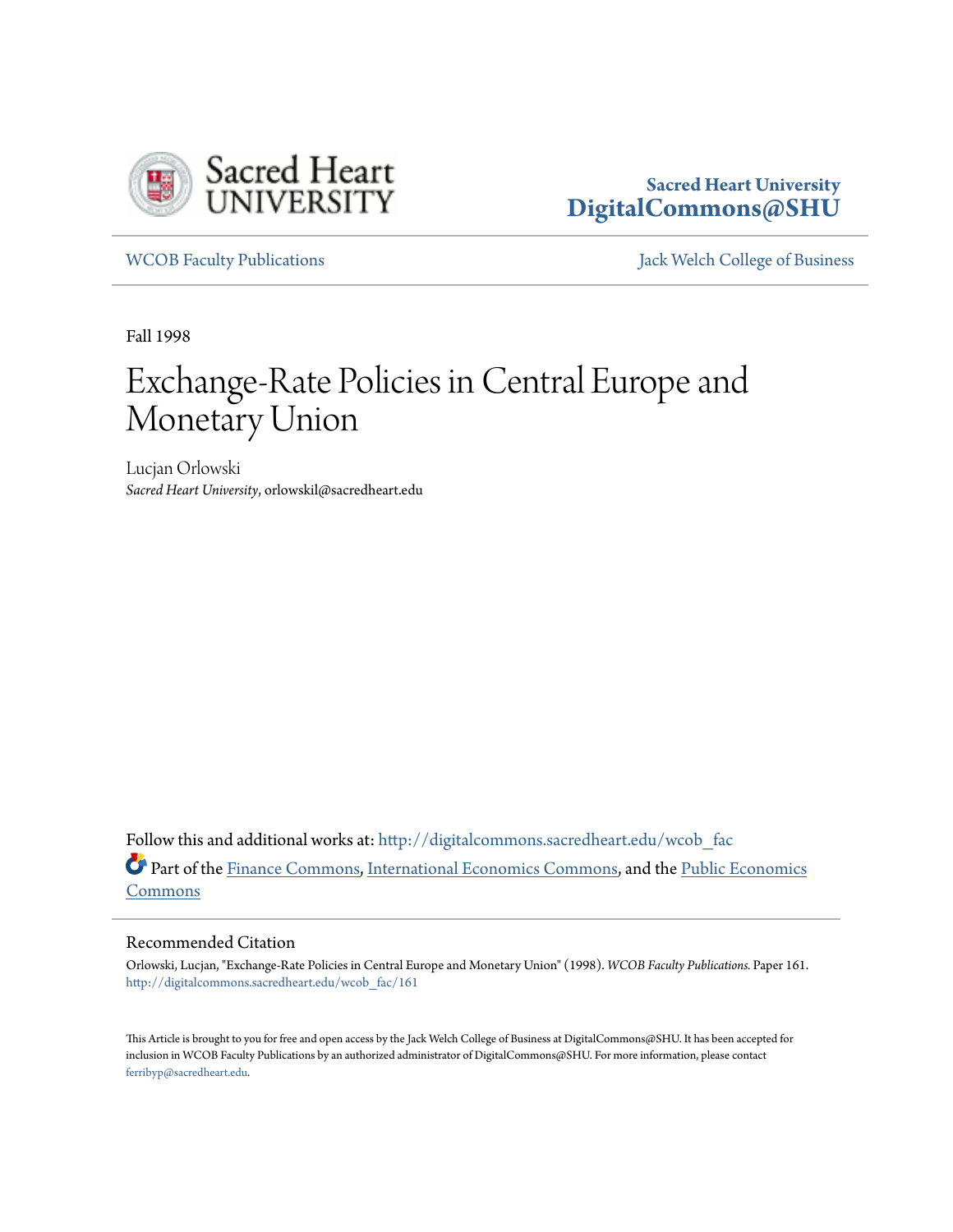Orlowski, Lucjan T. "Exchange-rate policies in central Europe and monetary union." Comparative Economic Studies (1998)

#### **Abstract:**

This paper examines the relationship between exchange-rate and monetary policies in transition economies (TEs) bent on entering the European Union (EU) and eventually acceding to the EU's monetary union. After detailing the present exchange-rate systems and monetary regimes in the central European TEs, currently practiced targets of monetary policy are reviewed and some proposed policy changes in response to the requirements of monetary union are discussed. Thereafter the question whether the candidates are likely to have to resort to a final currency devaluation no more than two years prior to acceding to monetary union is examined. This is followed, by way of conclusion, with some further suggestions for desirable adjustments in short- and long-term monetary policy.

#### **Full Text :**

#### COPYRIGHT 1998 Association for Comparative Economic Studies

#### Introduction

The inception of monetary union among the majority of members of the European Union (EU) on 1 January 1999 will exert a strong impact on the design of the ongoing economic reforms in the five transition economies (TEs) - Czech Republic, Estonia, Hungary, Poland, and Slovenia that are currently negotiating for entry into the EU. These candidates for EU accession have opened their economies to a large degree and in the process engaged in fostering active trade and capital transactions with EU members. They will therefore have to adjust their exchange-rate and monetary policies in response to the introduction of the euro and monetary union. Not only that, at some point in the future, after their accession to the EU, they will have to align their monetary policies with exchange-rate obligations and prepare for accession to the monetary union.

This paper suggests a set of precepts for guiding future adjustments in macroeconomic policies in the above-cited TE candidates for EU entry. Several general recommendations can be suggested: (i) the TEs need to elaborate long-term plans for full accession to the EU; (ii) the preaccession strategy of these countries needs to focus on coordinating the national legal systems with the EU's acquis communautaire (henceforth acquis) and on completing the structural reforms and the institutional changes agreed upon within the frame-work of accession negotiations; (iii) their post-accession strategies are likely to focus on preparations for entry into the monetary union; (iv) these countries are well-advised not to rush to an early, premature accession to the monetary union as their underlying rate of inflation is still too high and their financial markets and institutions unprepared for early accession (Fink, Haiss, Orlowski, and Salvatore, 1998); and (v) before entering monetary union, these countries need to complete structural and institutional reforms leading to an efficient banking system and to the creation of modern financial markets.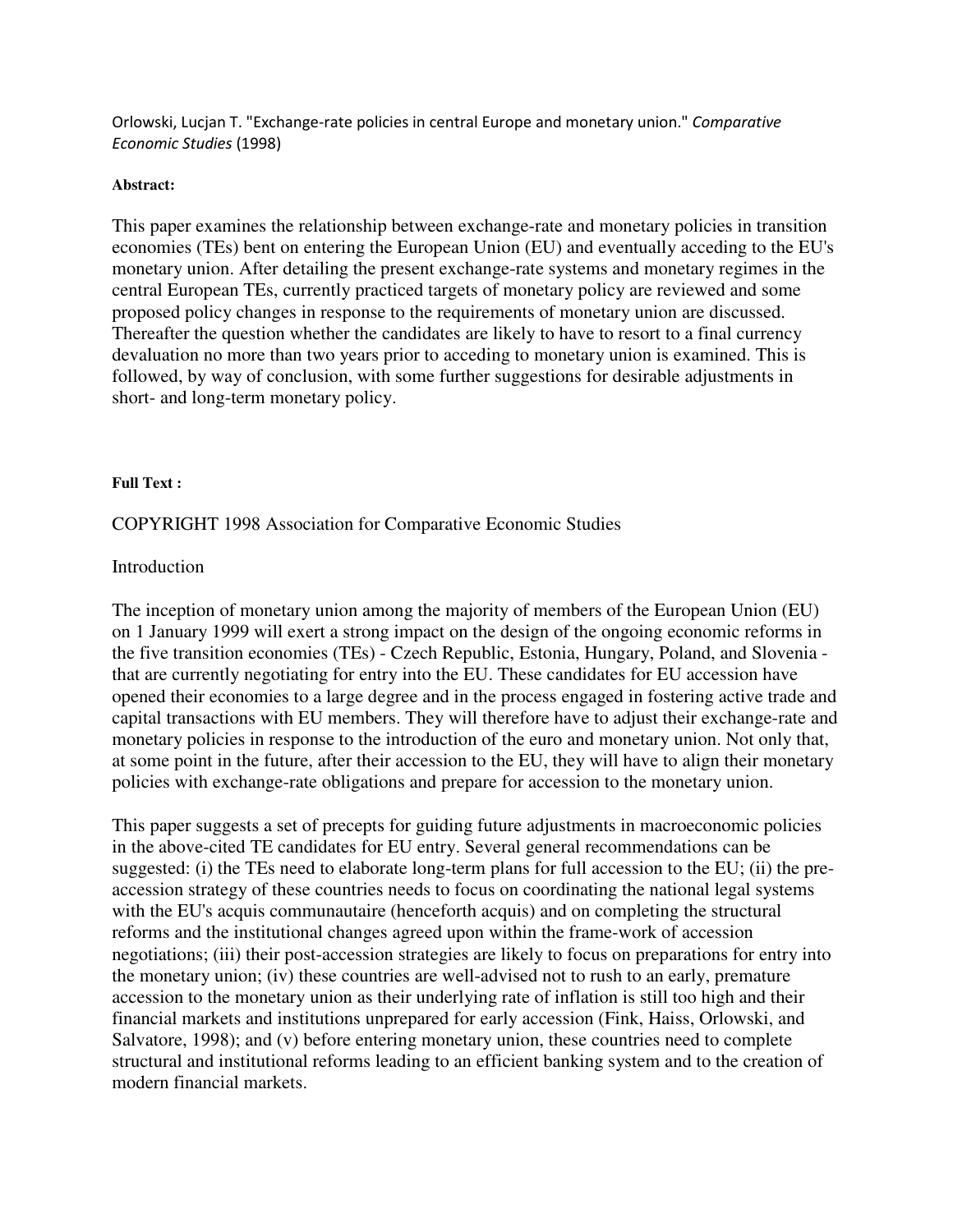Monetary and fiscal convergence in the candidate countries consistent with the nominal convergence criteria specified in the Maastricht Treaty is not a precondition for EU accession. However, the entrants will be held to rigid requirements of low inflation and a minimum ratio of the consolidated fiscal budget deficit to gross domestic product (GDP), certainly once they approach eventual accession to monetary union by joining the new Exchange Rate Mechanism or ERM II. Even at an early stage, however, these macroeconomic convergence benchmarks will serve as helpful policy guidelines in order to generate the degree of price and income stability that is essential for securing eventual entry into the EU. This analysis assumes that the desirable disinflation and the required institutional and structural tasks of transformation can be better accomplished if central banks in TEs apply money-based monetary policies and a more flexible exchange-rate regime. For those to bear fruit, the monetary authorities need to enhance the credibility and consistency of their policies. Therefore, it is not advisable for them to pursue a discretionary monetary policy based on interest-rate targeting. Rather, direct targeting of inflation offers an attractive alternative that may improve the credibility and transparency of monetary policies in the TEs.

Preparations for accession to monetary union will require strict adherence to policies that can lead to fulfilling the Maastricht Treaty convergence criteria. The final stages of approaching entry into the monetary union will require a change in monetary policy from a money-based one into one based on maintaining the exchange rate. This monetary-policy change is called in this study a "return-to-peg strategy." A fixed exchange-rate system is familiar to these TEs since their heterodox programs of economic transformation in the early 1990s were mostly based on a pegged currency. These countries have since then gradually departed or "exited" from fixed exchange rates in favor of pursuing more autonomous monetary policies by applying more flexible exchange rates (Desai, 1998; Orlowski, 1997a; Sachs, 1996). The strategy of returning to the currency peg will be gradually shifting responsibility for disinflation to fiscal policy since monetary flexibility will be curbed. It is therefore essential for TE governments to adhere to strict fiscal convergence. Since inflation attributable to backward-looking expectations is still firmly rooted in these economies, it seems advisable for the candidates to follow even a tighter benchmark than the maximum 3 percent fiscal deficit-to-GDP criterion specified in the Maastricht Treaty (Orlowski, 1997b). If the required disinflation is not accomplished, an early application of the currency peg to the euro will lead to a considerable real appreciation of the TEs' currencies, to chronic current-account deficits, and to an unfavorable risk structure of capital inflows. The real appreciation of currencies of these countries has already contributed to a gradually deteriorating "pecking order" of incoming external capital or the faster growth of portfolio capital over foreign direct investment (FDI) inflows (Orlowski and Corrigan, 1997). Consequently, prolonged balance-of-payments problems may undermine the TEs' further economic transformation and integration into the EU.

The paper is organized as follows. After an examination of present exchange-rate and monetary regimes in the five cited TEs, I review their prevailing monetary-policy targets and discuss some proposed policy changes warranted by entry into the monetary union. Then I deal with the question of whether the candidates are likely to experience a "last devaluation syndrome" (Grauwe, 1997); that is, will they be forced to devalue their currencies at least two years prior to accession to the monetary union? In conclusion I present further suggestions for monetary-policy adjustments in the short- and long-term.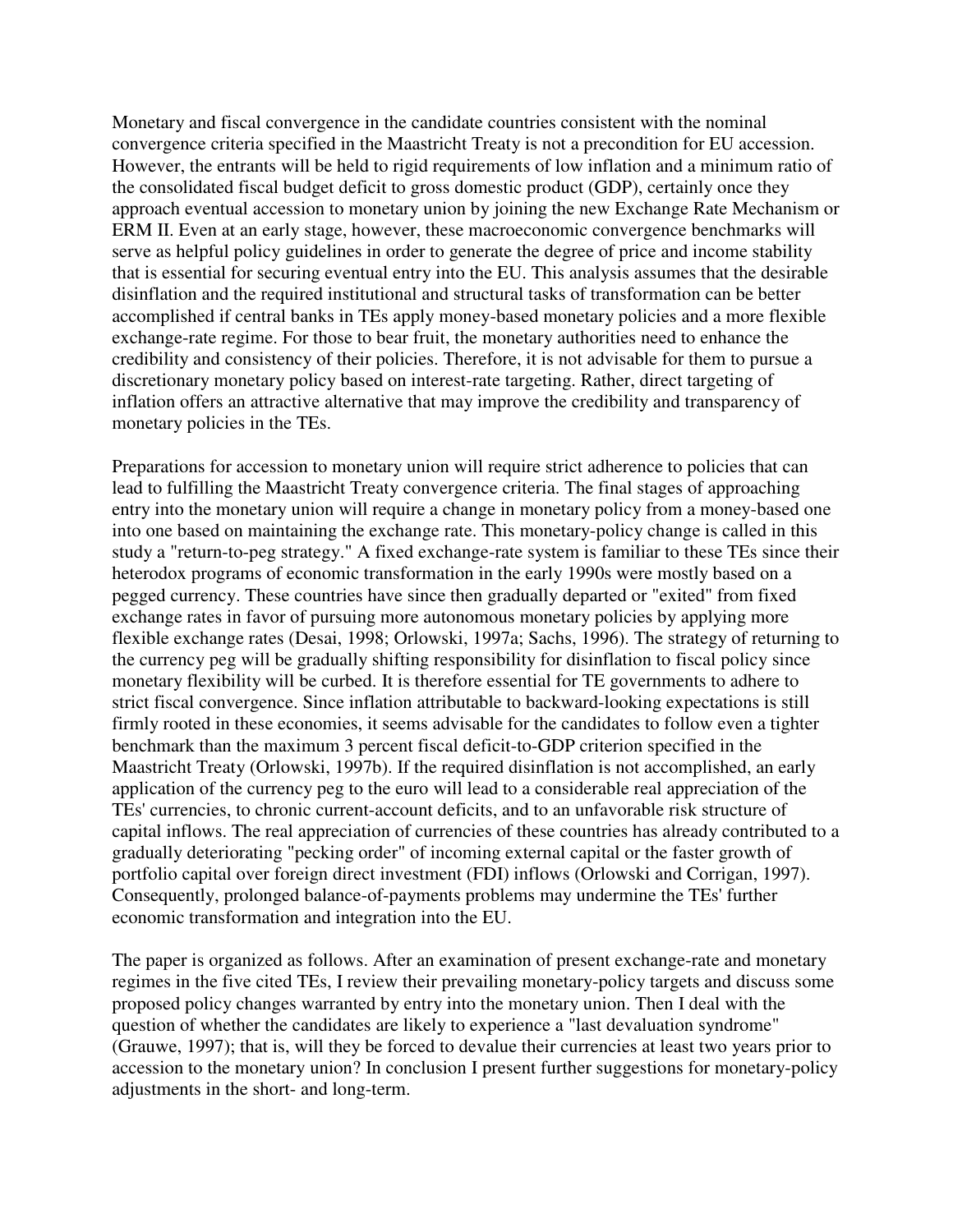#### I. Present exchange-rate systems in central Europe

Both the academic literature on the economics of transition and policy makers of TEs have strongly emphasized the role of the exchange rate as a policy tool aimed at solving some of the economic imbalances inherited from central planning, such as the monetary overhang and corrective inflation, nonexistent policy credibility, depleted savings, and deteriorating currentaccount deficits (Bruno, 1992; Sachs, 1996). To accomplish these tasks, most TEs applied fixed exchange rates at the beginning of their economic transformation. The currency peg was primarily aimed at containing corrective inflation stemming from liberalization of previously fixed or rather inflexible prices for most goods, services, and intermediate materials, causing deep market imbalances and an excess supply of money.

Price liberalization induced a one-time inflation shock of unpredictable duration and depth. At the outset of the transformation, the new TE governments were not sure whether the disturbance would be self-correcting or more persistent. They chose to actively fight corrective inflation using fixed exchange rates as a tool of policy discipline. The currency peg helped to rebuild national savings, which had been eroded by the corrective inflation, and to restore credibility of policy makers and public confidence in economic reforms.

The modern literature on exchange-rate policies within the context of economic stabilization in emerging market economies generally supports the view that successful stabilization programs anchored to the exchange rate require a predetermined, early "exit strategy" from fixed exchange rates. Such an approach was variously pursued, both in time and in intensity of the policy commitment, by the TEs under consideration here (Orlowski, 1997a).

Among the five candidates for EU accession, Poland departed from the dollar peg in May 1991, after having held it for 16 months. The government applied first a crawling-peg strategy against a basket consisting of five currencies (dominated by the dollar) and replaced it later with a crawling-band regime, whose room for fluctuation was expanded in May 1995. This regime is still in effect. In May 1998, the dollar's weight stood at 45 percent, the band at 10 percent on either side of parity, and the monthly rate of crawling devaluation at 0.8 percent compounded daily.

Czechoslovakia devalued its currency against the dollar in two rounds (in October 1990 and in January 1991) by 50 percent. As part of the January 1991 comprehensive economic reform, the authorities applied a fixed exchange rate against a basket of five currencies. After the breakup in 1993, the Czech Republic assumed a fixed exchange rate of the koruna against a basket of two currencies (the deutschmark and the dollar) with a narrow band (0.5 percent around parity) for fluctuation. The fixed exchange rate was maintained until the end of February 1996, when the band was expanded to 7.5 percent around parity. As a result of intense attacks on the koruna and capital outflows in the second quarter of 1997, the Czech National Bank on 27 May 1997 allowed the currency to float, implying a devaluation of the currency, albeit with a commitment to switch to a deutschmark peg after reaching a "satisfactory" exchange rate against that currency. Managed floating continues, however.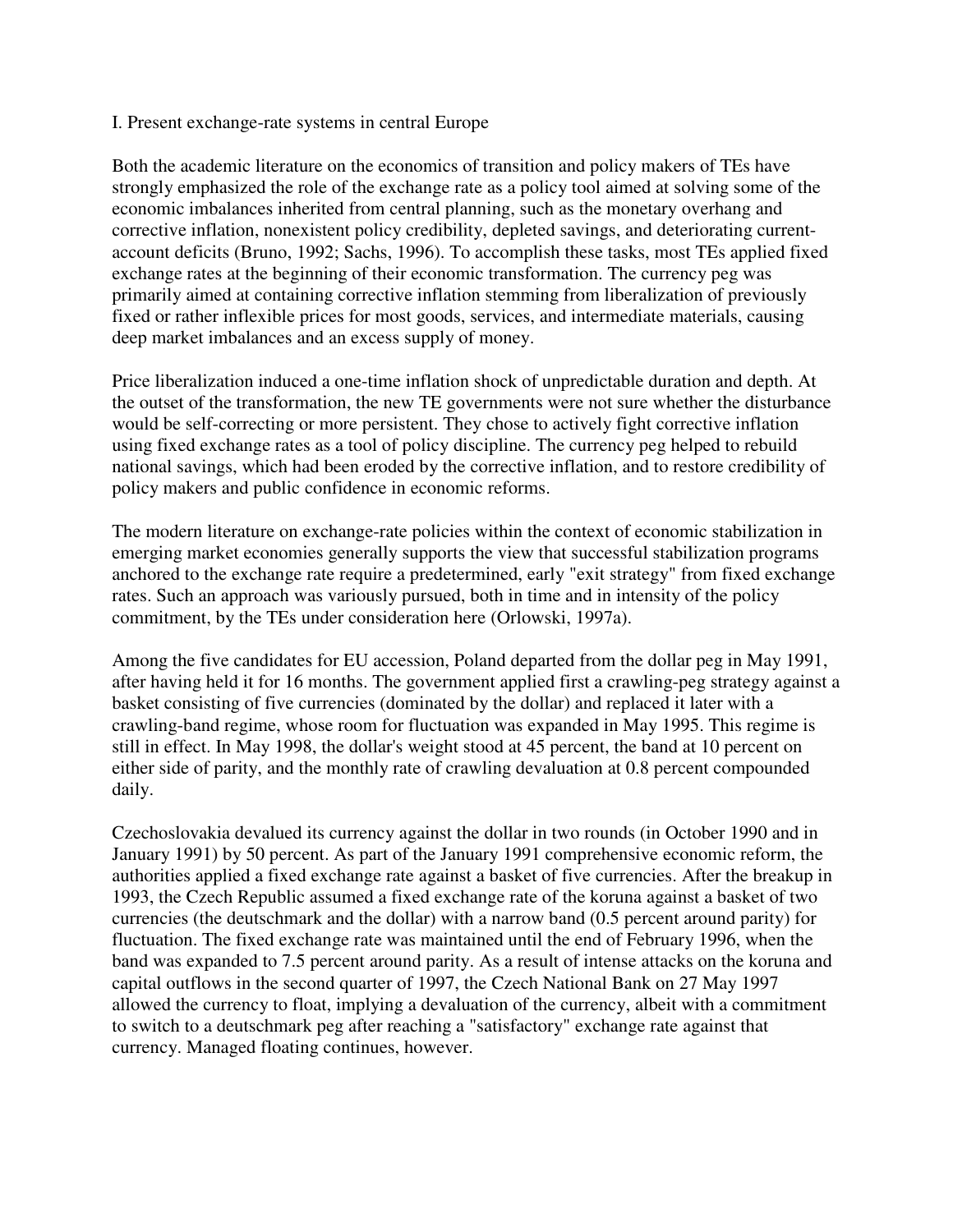In contrast, Slovenia has consistently pursued a managed float since the introduction of the tolar in October 1991. The currency experienced a considerable nominal depreciation in the second half of 1995 (9 percent in dollar terms). It has been fairly stable in nominal terms since then. On the other extreme, Estonia has maintained a currency board at 8 kroons to the deutschmark since June 1992.

Finally, Hungary did not experience major problems stemming from a significant monetary overhang and it therefore did not commit to a firm currency peg. Since the beginning of 1990 and until March 1995, it pursued an adjustable peg and since then a crawling peg. The country's central bank enacted a sharp 15 percent devaluation in January 1991. The forint has been pegged to a dual-currency basket whose specific composition and weights have changed several times. The most significant currency adjustment was enacted on 13 March 1995, when the forint was devalued by 9 percent and the crawling devaluation was introduced at a monthly rate of 1.9 percent. The dual-currency basket consists presently of 70 percent for the deutschmark and 30 percent for the dollar. As of May 1998, the regime provides for a 2.5 percent band around central parity with a monthly rate of crawling devaluation of 0.8 percent.

The three larger candidates for EU accession (Czech Republic, Hungary, and Poland) have in the meantime joined the Organisation for Economic Co-operation and Development (OECD). One of the accession-agreement requirements was for these countries to introduce considerable currency convertibility on capital account. From the beginning of 1999, these TEs will fully liberalize portfolio investments by domestic residents abroad and capital transfers from abroad into their economies, allowing cross-border branching in the banking sector. Estonia has maintained full current and capital-account convertibility as required by the currency board, after some initial restrictions. The tolar is fully convertible for current-account transactions, and foreign investors are permitted to repatriate profits and capital.

In sum, the candidates for EU accession are presently maintaining a variety of exchange regimes, thus varying monetary-policy regimes. The currency flexibility ranges from the fixity under the Estonian currency board to the Czech and Slovenian managed floats. Also the reference currencies, whether a basket or otherwise, vary considerably. If these countries desire to join the EU's monetary union at some future point in time, their specific plans for adjusting monetary policies and exchange-rate regimes will need to be centered on the target of reaching currency stability within narrowing bands of fluctuations in terms of the euro. The analytical literature on the experience with economic stability in the TEs broadly agrees that fixed exchange rates have successfully fulfilled the task of reducing corrective inflation, building policy credibility, and restoring national savings. But their anti-inflationary role ought to be deemphasized at the present stage of transformation.

More flexible exchange rates are perceived to be a better policy at the present stage of transformation. They allow TE monetary authorities to cushion real appreciation of their national currencies and, consequently, to prevent the deterioration of current-account deficits. Perhaps most importantly, by lowering expectations of a further real appreciation of the national currencies, flexible exchange rates may improve the risk structure of capital inflows, such as by favoring FDI over portfolio capital inflows. The advantage of such a course is particularly visible in the case of the Czech Republic, where the current-account deficit stopped deteriorating and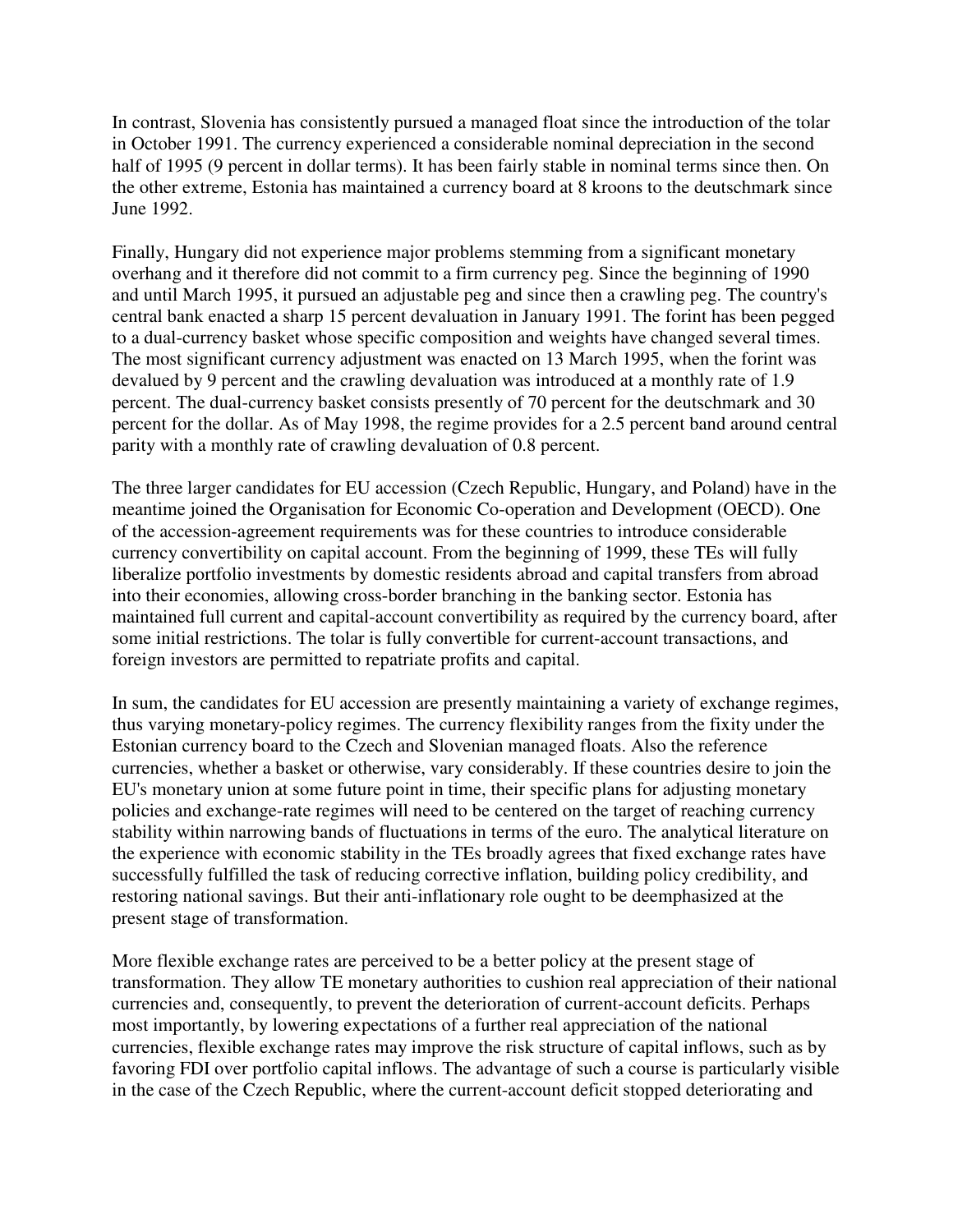the risk structure of capital inflows was improved as a result of the introduction of the crawling band system and, later, the managed float (Orlowski and Corrigan, 1997).

Variant monetary regimes, different degrees of currency convertibility for current-account and capital-account transactions, and, most importantly, diverse degrees of institutional development and efficiency of financial markets have given rise to a variety of problems such as real currency appreciation, current-account deficits, and the inflationary consequences of capital inflows. Table 1 reflects the present stage of these variables in the three largest candidates for EU accession.

Table 1 Balance of Payments, Exchange Rates and Macroeconomic Stability Indicators for Poland, Hungary, and the Czech Republic.

|                                                     | Poland      |                      | Hunqary       |             |
|-----------------------------------------------------|-------------|----------------------|---------------|-------------|
|                                                     | 1996 — 1996 | 1996                 | 1997 — 1997   | 1996        |
| Real rate (REER), Jan 1990=100(a)                   |             | 143.6 147.7 109.4    |               | 121.3       |
| Nominal depreciation against<br>dollar (percent)(b) |             | $-16.5 -22.4 -18.3$  |               | $-23.8$     |
| Reserve inflows (percent of GDP)                    |             | $0.1$ 1.5 $-3.3$     |               | 4.0         |
| Current Account (percent of GDP)                    |             | $-1.4$ $-4.3$ $-3.8$ |               | $-2.2$      |
| Real GDP growth                                     |             | $6.1$ $6.9$          |               | $1.3$ $4.0$ |
| Change in CPI                                       | 19.9        |                      | 14.9 19.8     | 18.4        |
| Gross Domestic Investments/GDP                      |             | 20.4 22.9 25.0       |               | 24.9        |
| Gross National Savings/GDP                          | 19.4        |                      | $19.7$ $23.2$ | 23.0        |
|                                                     |             | Czech Republic       |               |             |
|                                                     | 1996 - 1997 | 1997                 |               |             |
| Real rate (REER), Jan 1990=100(a)                   |             | 142.7 144.7          |               |             |
| Nominal depreciation against<br>dollar (percent)(b) |             | $-2.7 -23.1$         |               |             |
| Reserve inflows (percent of GDP)                    | 0.1         | $-2.3$               |               |             |
| Current Account (percent of GDP)                    |             | $-8.6 - 6.6$         |               |             |
| Real GDP growth                                     |             | $3.9$ 1.0            |               |             |
| Change in CPI                                       | 7.4         | 13.0                 |               |             |
| Gross Domestic Investments/GDP                      | 33.0        | 30.2                 |               |             |
| Gross National Savings/GDP                          | 25.4        | 23.9                 |               |             |

#### Notes:

(a) The real effective exchange-rate index based on consumer price deflators (January 1990= 100) as compiled by J.P. Morgan.

(b) Based on year-end exchange rates.

Sources: International financial statistics. Washington, DC: International Monetary Fund, various issues; World financial markets. Morgan Guarantee Trust Company, 27 March 1998, p. 52; and monthly reports of the CNB, NBH, and NBP, various issues.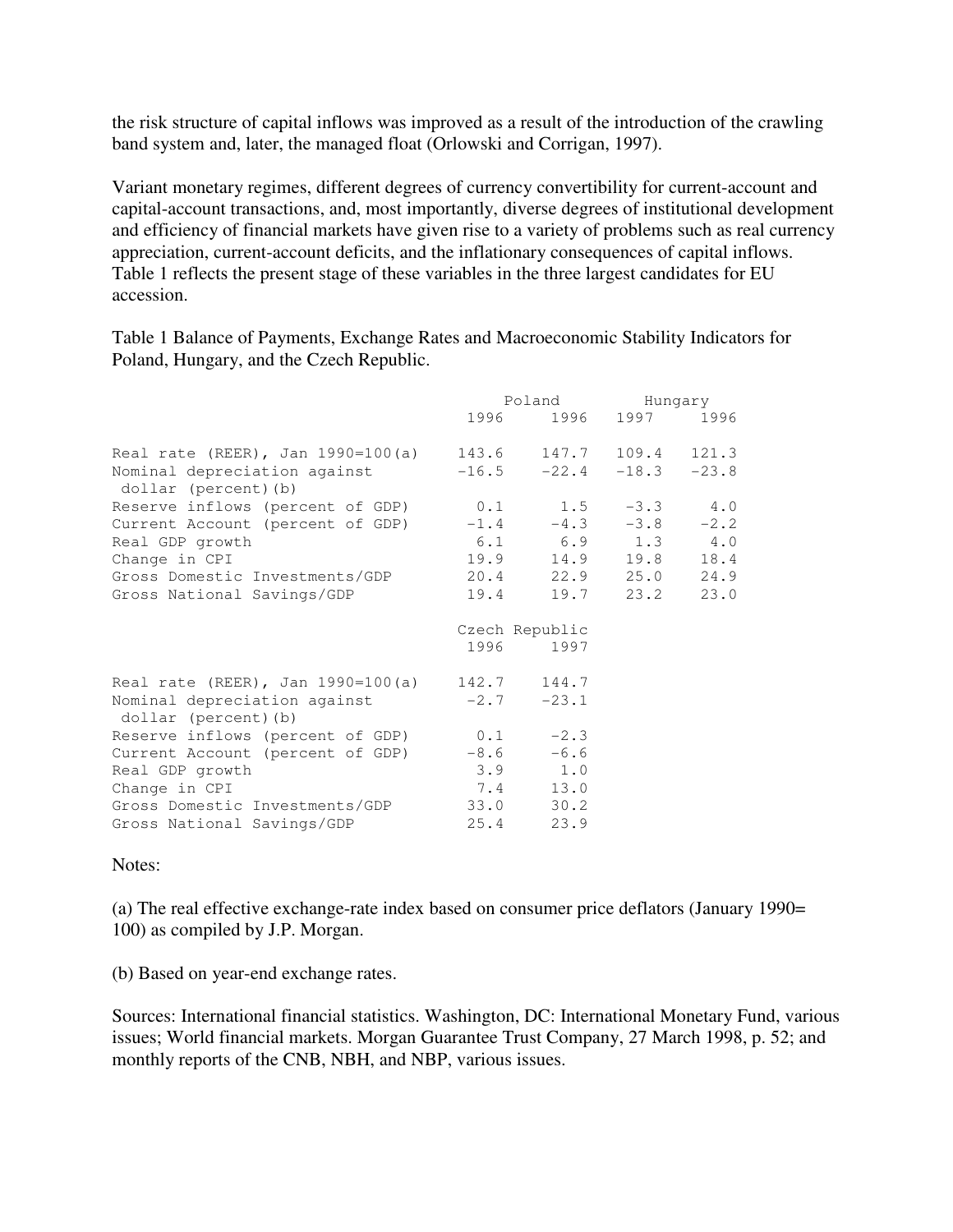In all three countries, inflation in 1996 was higher than the nominal depreciation of the currency, thus contributing to rising real exchange rates. The data for 1996 confirm the point advanced by Halpern and Wyplosz (1996), as well as by Begg (1996), that with quasi-fixed exchange rates (crawling pegs and bands) the primary cause of the real currency appreciation in the central European TEs is high inflation; appreciation will stop only with the completion of the transformation.

The inflation picture changed in 1997 in that the pace of inflation was lower than the nominal appreciation, at least in dollar terms. To some extent, this results from the overall appreciation of the dollar in terms of other key international currencies. Yet, the slowdown of the real appreciation of TEs' currencies also stems from the expanded flexibility of exchange rates, primarily in the case of the Czech Republic and Poland. It is worth noting that the real effective exchange rate (REER) of the forint increased significantly in 1997. It is possible that greater flexibility of the forint's exchange rate would alleviate this rise.

The strong real appreciation of the zloty along with fast GDP growth and the lagging of national savings behind gross fixed capital formation in Poland have all contributed to the rising currentaccount deficit. The Czech Republic experienced similar problems even more severely in 1994- 1996, leading to the peak ratio of the current account to GDP of 8.6 percent in 1996. Halting the koruna's real appreciation by raising exchange rate flexibility successfully reduced this ratio in 1997. Pressures on the current account in Hungary are considerably lower due to the lower GDP growth rate, the ratio of national savings to investment, and the previous stability of the REER. However, inflation remains excessive in Hungary and may call for further real appreciation of the currency in the foreseeable future, thus possibly worsening the current-account deficit.

The above empirical evidence suggests key tasks for exchange-rate policies in the TEs. Their monetary authorities are encouraged to find ways to slow down the ongoing real appreciation of their currencies in order to improve the balance of payments. This can be achieved best by applying flexible exchange rates and money-based monetary policies. At the same time, they need to pursue rigorous fiscal and monetary discipline in order to reduce inflation more decisively. As stated by Mishkin (1997), price stability is essential for financial stability of economic systems. It expands the maturity of debt contracts, thus making it easier for financialand business-sector institutions to borrow long-term capital in domestic currency. At the end, it helps to reduce fragility of financial systems. More flexible exchange rates also favor the development of domestic foreign-exchange markets, which are essential for the future integration of these countries into the EU's financial system. Moreover, flexible rates provide clear signals about macroeconomic-policy fundamentals. If market exchange rates are not distorted, a sharp depreciation of the nominal exchange rate normally serves as a warning sign for possible corrective policies to adjust macroeconomic imbalances.

In sum, the ongoing transformation in TEs could benefit from the introduction of more flexible exchange rates as an integral component of money-based monetary policies. If these TEs were to base their monetary policies on the exchange rate as a result of an overhasty entry into the ERM II and monetary union, at least prior to cutting inflation to a sustainable low level, they risk generating a further real appreciation of their national currencies and extending severe balanceof-payments problems. Furthermore, it is widely argued in the literature that a high degree of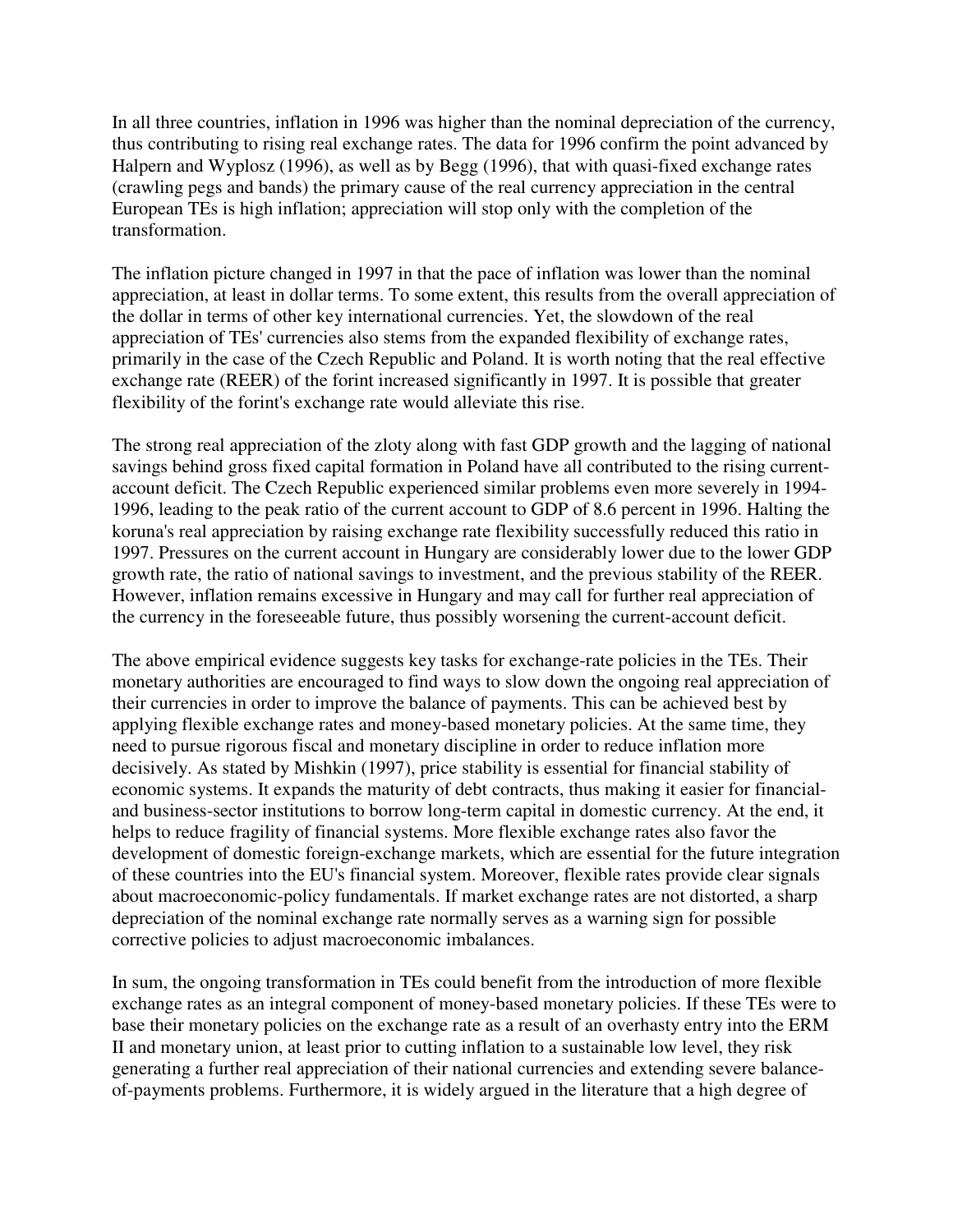exchange-rate flexibility, such as a managed float or crawling peg with wide bands, are helpful for absorbing both demand- and supply-side shocks in the economy (Halpern and Wyplosz, 1996). Assuming that the early phase of monetary union may inflict asymmetric shocks on the "outs," or the countries remaining outside the euro zone (see Grauwe, 1996; Wypiosz, 1997), more flexible exchange rates will provide a better cushion against such shocks.

Market-determined exchange rates are advantageous for the development of emerging financial markets and institutions in TEs because they require the development of complex derivative instruments for hedging risks. They tend to more accurately reflect current supply and demand equilibria in foreign-exchange markets and monetary-equilibrium positions with respect to international currencies. That is to say, just like current exchange rates of TEs reflect equilibrium positions of domestic currencies in terms of international currencies in foreign-exchange markets, reaching for the financial-market equiequilibria that reflect interest-parity conditions and represent sentiments of traders to sell or to buy foreign exchange would only strengthen the desirability of moving toward more flexible exchange rates.

In contrast, fixed exchange-rate regimes turn off the informational function of currency rates, thus becoming policy-steering parameters rather than market variables. Currency derivatives are not needed in this case. Flexible rates are required for monetary systems that focus on stability of money balances and interest rates. They provide valuable information on foreign-exchange positions to central banks, leaving interest rates or money balances as intermediate or operational targets of monetary policy. Under a fixed exchange rate, stable currency rates themselves become a key operational target of monetary policy. As a result, exchange-rate systems need to be analyzed in the broader context of choosing among alternative monetary-policy systems that depend on a proper selection of policy targets. Specifically, a currency peg implies that a stable exchange rate should be set as an intermediate policy target. It may be accompanied by a predetermined difference between domestic and foreign interest rates as an operating target. A flexible exchange-rate system is consistent with a growth of money balances or a forecast rate of inflation chosen as intermediate targets.

II. Monetary-policy targeting: is the euro-peg on the horizon?

With the prospect of eventually joining the EU, the TE candidates have to choose among a variety of intermediate and operational monetary-policy targets for, as set forth earlier, their monetary-policy systems vary significantly, complicating the design of a uniform "return-to-peg strategy" at this juncture. However, the ultimate targets of their monetary policy show greater similarities (Krzak and Schubert, 1997). Recently published monetary-policy directives of central banks in all five countries emphasize a long-term commitment to disinflation and to safeguarding currency stability. However, the Czech and Polish central banks in their directives state also the goal of supporting "economic policy of the governmental targets." Interest-rate targeting is based on observed variables, and it is thus a backward-looking policy. The targeting horizon becomes very short and the policy is frequently reset. While applying discretionary changes of interest rates as operational targets, central banks still need to apply some intermediate targets.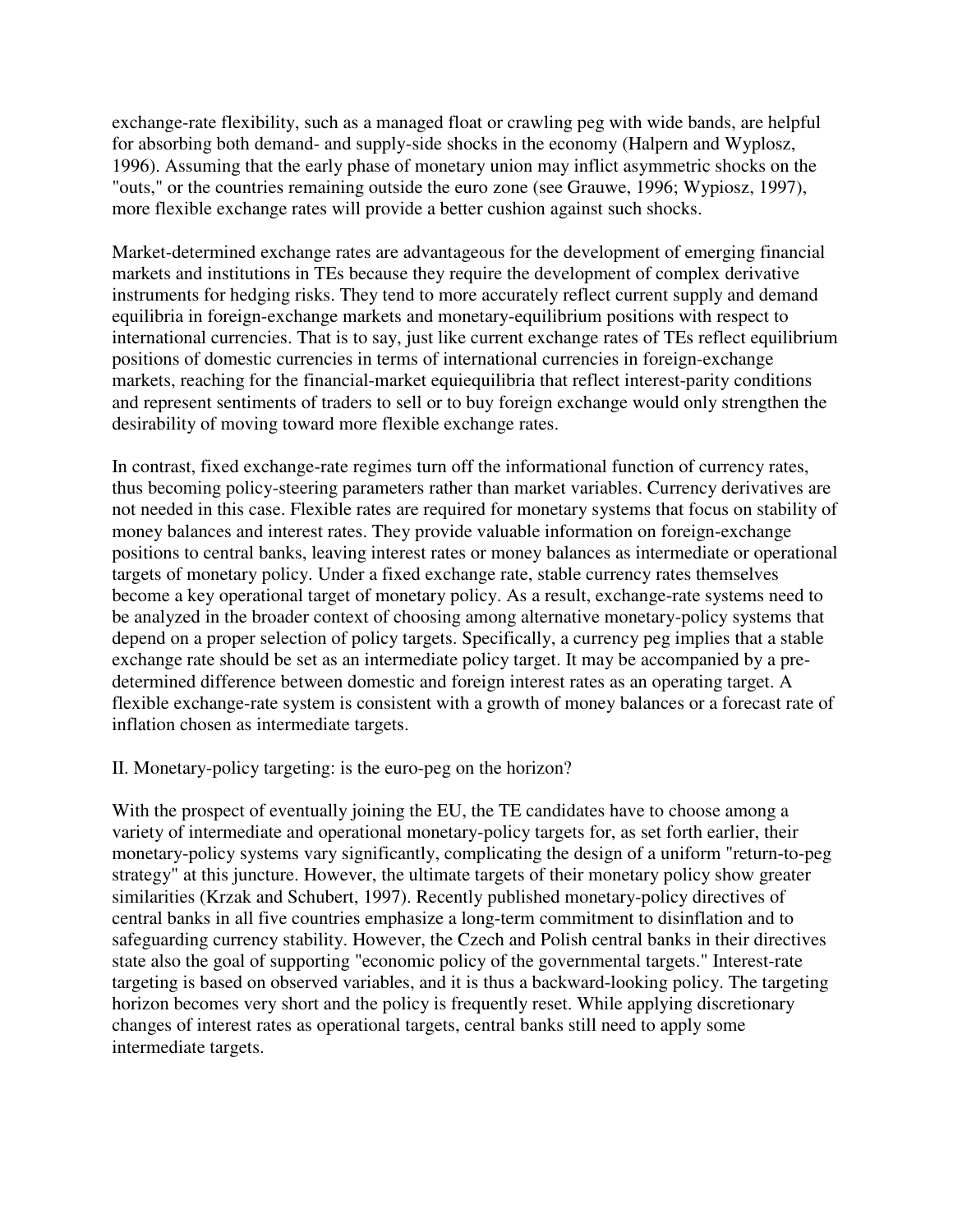The central banks of the five TEs under discussion do not apply uniform targets for monetary policy. Moreover, there has been considerable inconsistency in their choices of monetary targets. Until the end of 1997, the Czech National Bank (CNB) claimed to aim at controlling M2 balances as an intermediate target and the one-week Prague Interbank Offer Rate (PRIBOR) as an operating target (Krzak and Schubert, 1997). Since the beginning of 1998, it has applied coreinflation targeting. The new system allows to integrate intermediate and operating targets by setting a predetermined level of core inflation with a fairly narrow band of tolerance. The CNB has applied a 6.0 percent core inflation target with a 0.5 percent band on either side for 1998, and a 4.5 percent target with a 1.0 percent tolerance band for 2000, which is the date planned by policy makers for entry into ERM II, however unlikely that may actually be; perhaps the policy commitment would be to shadow ERM II until entry into the EU, and thus ERM II, becomes feasible. The new Czech system offers an attractive alternative for monetary policy in TEs. It is a forward-looking monetary policy with a transparent commitment to disinflation. However, it can be viewed also as a temporary, more sophisticated tool of gaining policy credibility and generating price stability. The CNB is applying a managed float for the koruna as an exchangerate policy fully consistent with the monetary regime based on direct inflation targeting. The system will have to be gradually changed into a currency peg to the euro, at the latest when the country enters the ERM II.

The National Bank of Hungary (NBH) states as intermediate targets maintaining the exchange rate within the current 2.5 percent band on either side of parity and M2, and as operational target the interest-rate differential vis-a-vis European financial markets. These permit the NBH to monitor short-term capital inflows more effectively. The system indicates a backward-looking, discretionary policy of the NBH.

The National Bank of Poland (NBP) still claims to aim at controlling broad money and hold the exchange rate within the broad 10 percent band (without publishing any implicit target zones, that is, internal narrower bands) as intermediate targets, although the 1998 monetary-policy directives of the NBP seem to strongly emphasize the latter. The NBP states the need for controlling the spread between the one-month Warsaw Interbank Offered Rate (WIBOR) and the Lombard rate as an operational target in the 1998 policy directives, thus introducing the policy instrument as a targeting device. Moreover, there has been a considerable degree of inconsistency in the choice of monetary-policy targets in recent years. Specifically, the NBP followed short-term interest rates as an operational target in the first half of 1996 and, later, domestic credit expansion when the GDP growth rate accelerated and the current-account deficit started to deteriorate. In 1997, it formally announced targeting the monetary base and in 1998 it switched again to targeting interest rates.

The targeting practices of the NBH and NBP indicate that these central banks are pursuing a discretionary, rather than a rule-based policy. Discretionary reactions to changes in price and income variables demonstrate the banks' willingness to exercise power over financial markets and institutions by changing frequently the interest targets, and to do so without preannouncement and by adhering strictly to the targets at all times. Interest-rate targeting is hardly transparent and predictable for the financial community since it allows for an unannounced resetting of targets. The financial sector's foresight, in the sense of its ability to forecast market conditions, becomes more difficult, thus inducing banks to hold excess reserves with the central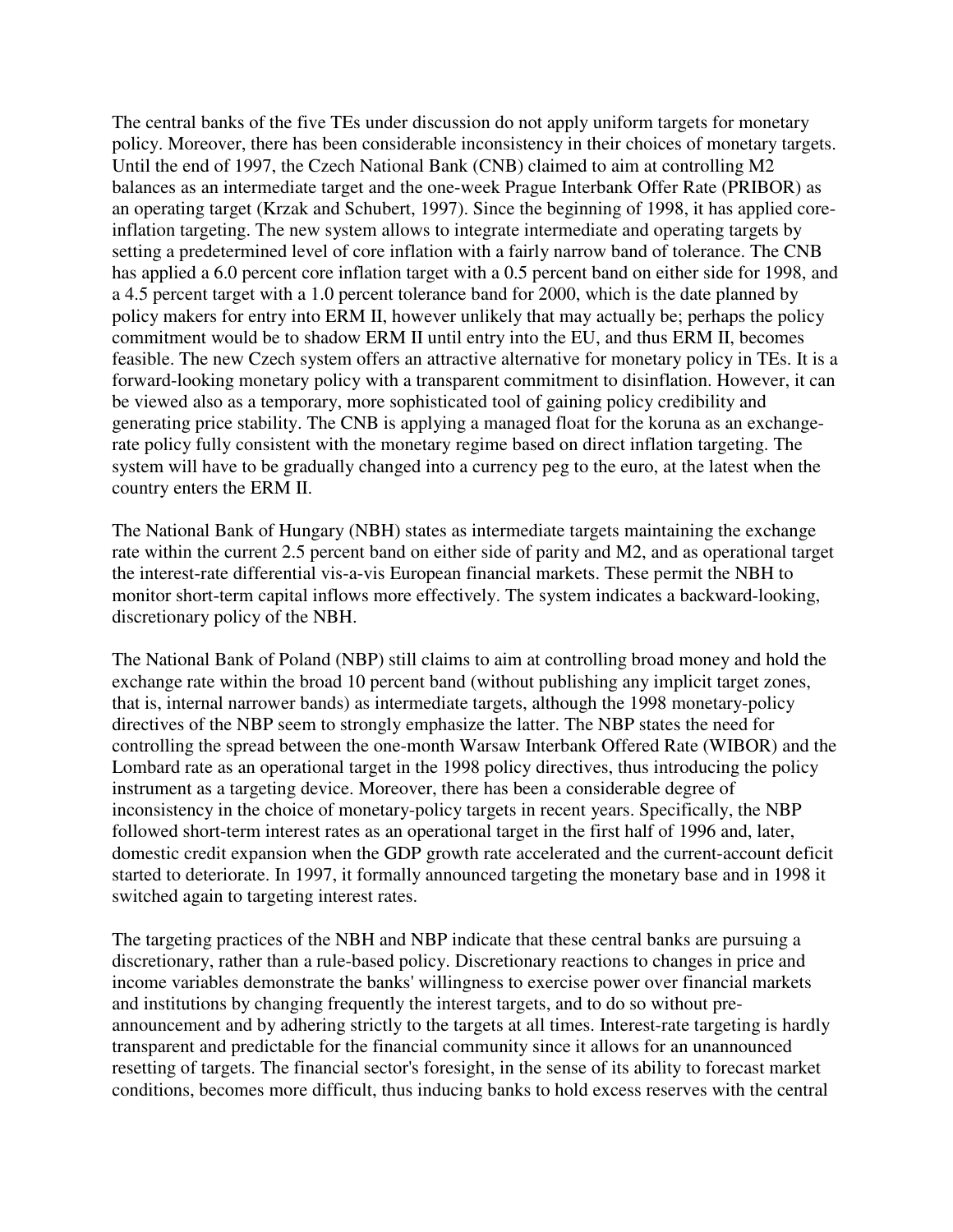bank for precautionary reasons. Moreover, the TEs are likely to experience large fluctuations of transactions and in broad money balances while being exposed to double-digit inflation in combination with fast economic growth. Consequently, the velocity of money becomes very unstable. Targeting interest rates rather than money balances exacerbates the instability of money velocity. There is always a tradeoff between choosing the targets that a central bank can control exactly and those that are most closely related to its ultimate goals. The main positive aspect of interest-rate targeting is a high likelihood of hitting the target most of the time, which helps to improve monetary-policy accountability.

In order to enhance policy credibility and to pursue disinflation more effectively, TE central banks would be better off abandoning the current practice of interest-rate targeting and considering a system of direct inflation targeting (Orlowski, 1998). That would better prepare them for the monetary convergence and stability of the domestic currency in terms of the euro, particularly if they plan to lock their exchange rates to the euro either unilaterally, at a later stage of the pre-accession period, or through formally joining the ERM II upon entry into the EU. An early application of the euro-peg is advocated by Barysch (1997) who views it as a tool of facilitating disinflation and reducing excessive volatility of currencies of the present EU candidates. However, deferring application of the euro-peg until it becomes sustainable is the option preferred by this author. Relatively flexible exchange rates at the present stage of transformation are to be preferred until inflation is reduced to a level where it would no longer exert upward pressure on the real exchange rate of the TEs' currencies. To this observer, it seems preferable to reduce inflation while maintaining fiscal discipline and applying a monetary policy directly targeting inflation rather than using a currency peg as a disciplining tool.

Direct inflation targeting is consistent with a higher degree of exchange-rate flexibility. It can therefore be applied at the present stage of economic transformation in TEs that have already expanded the flexibility of their exchange rates. Such a new monetary system brings attractive advantages to TEs. It implies a forward-looking policy in contrast to the backward-looking character of interest-rate targeting. It further permits monetary authorities to concentrate on the predetermined path of disinflation, thereby enhancing the commitment of central banks to monetary discipline and to price stability. The effectiveness of the new system depends strictly on the width of the effective tolerance bands on which the deviation of actual inflation rates from those targeted is predicated. Wider bands allow more time for policy-decision lags, while shorter bands require rather quick policy responses leading to frequent discretionary reactions to observed disturbances in actual income and price levels. In this respect, the present 0.5 percent band applied by the CNB may be viewed as too narrow. The bands of permitted currency fluctuation closely correspond to "inflation tolerance bands," circumscribing the maximum allowed deviation of actual inflation from the targeted level. Specifically, a short-term increase in inflation to the upper bound of the tolerance band is normally accompanied by nominal depreciation of the domestic currency, thus moving toward the lower support level of the exchange-rate band.

At the future stage of active preparations for accession to the EU's monetary union, central banks will have gradually to move toward basing their monetary policy on the exchange rate. This will require a gradual narrowing of inflation tolerance bands and closing exchange rate bands as the domestic-currency values in euro terms converge to a stable level. But the close connection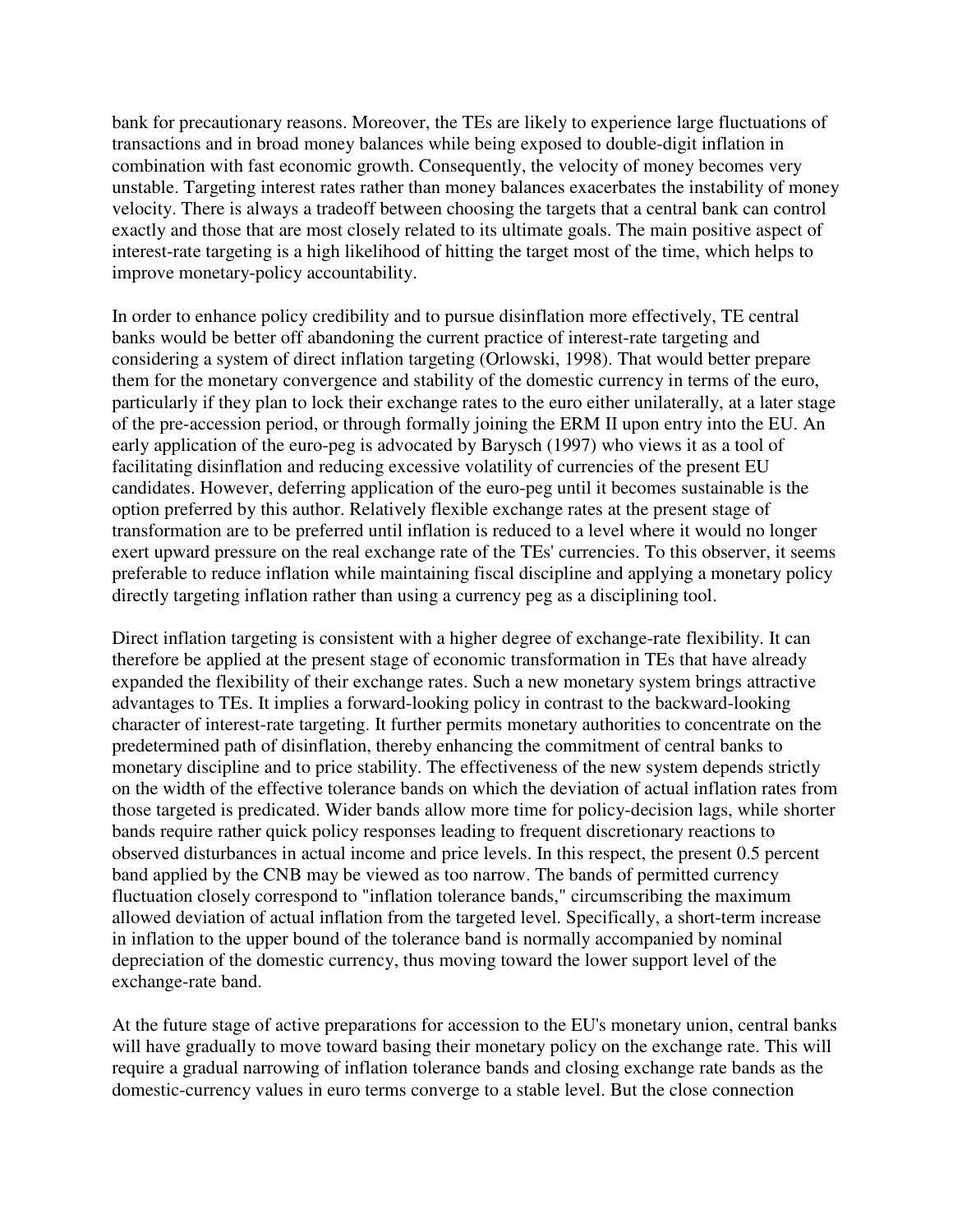between the inflation path and the exchange rate implies that a stable market exchange rate can be reached only when inflation approaches a low level consistent with the Maastricht benchmark. The new system of direct inflation targeting may prove to be very effective in reaching such a low inflation environment within a period of four to five years for Hungary and Poland and by the year of 2000 for the Czech Republic. Moreover, the system permits the elimination of some of the questionable elements of current Hungarian and Polish monetary policies, namely, the crawling devaluation and the frequent changes in policy instruments, mainly reserve-requirement ratios and central-bank lending rates. The removal of the crawling devaluation is urgent since it is viewed as a key factor presently contributing in TEs to wage and price indexation (Rosati, 1996). Upon entry to the EPM II, crawling devaluations will have to be discontinued. The system of direct inflation targeting seems to be effective for meeting the key prerequisites for a successful entry into the ERM II.

# III. Toward monetary union: a "return-to-peg strategy"

TE fiscal and monetary authorities need to encourage changes in exchange-rate regimes and operating procedures to prepare the ground for a smooth transition toward joining the euro regime. Generally speaking, it will be beneficial to these countries to enter the ERM II for as long as they cannot effectively join the monetary union (Bernard, 1997), that is, for at least two years after they are admitted as EU members. The governments of the three larger TEs have already expressed intentions to join the ERM II, thereby reaffirming their commitment to full EU integration and adding credibility to their preparations.

However, the euro-peg should not come too early and entry into the ERM II may well have to be deferred, although TEs will be encouraged to join the ERM II upon accession to the EU. The candidates need flexible exchange rates in order to build and protect an autonomous monetary policy. A premature "return-to-peg" will undercut the potency of monetary policy, shifting the primary responsibility for disinflation to fiscal policy. The actual entry into the ERM II depends on the permitted exchange-rate flexibility within the new system, that is the width of the fluctuations band. The exchange rate band within the ERM II is likely to remain wide for the foreseeable future: 15 percent around central parity. However, TE central banks are likely to apply narrower internal bands or implicit target zones as a tool of monetary discipline. Depending upon the specific policy approach, the moment of entry to the ERM II will have to correspond to the width of the bands. With a wider band, the entry to the ERM II is more readily feasible at an earlier stage, as soon as inflation reaches a low, sustainable level. With a narrower band, however, entry into the ERM II needs to be delayed to the time when inflation can be effectively managed at a level consistent with the Maastricht benchmark. In any case, it is not advisable for the TEs to lock their exchange rates to the euro upon its inception in January 1999 and the decision to join the ERM II should be formulated with caution. The TEs need sufficient time to monitor their currency's exchange rates in euro terms and to reduce the exchange-rate volatility stemming from high inflation differentials and still-unstable domestic financial markets.

Several benefits accrue for the TEs from delaying entry into the ERM II. The move is likely to enhance credibility of the TEs' monetary policies and to improve fiscal and monetary discipline, since these countries will be expected to adhere to strict macroeconomic convergence criteria. It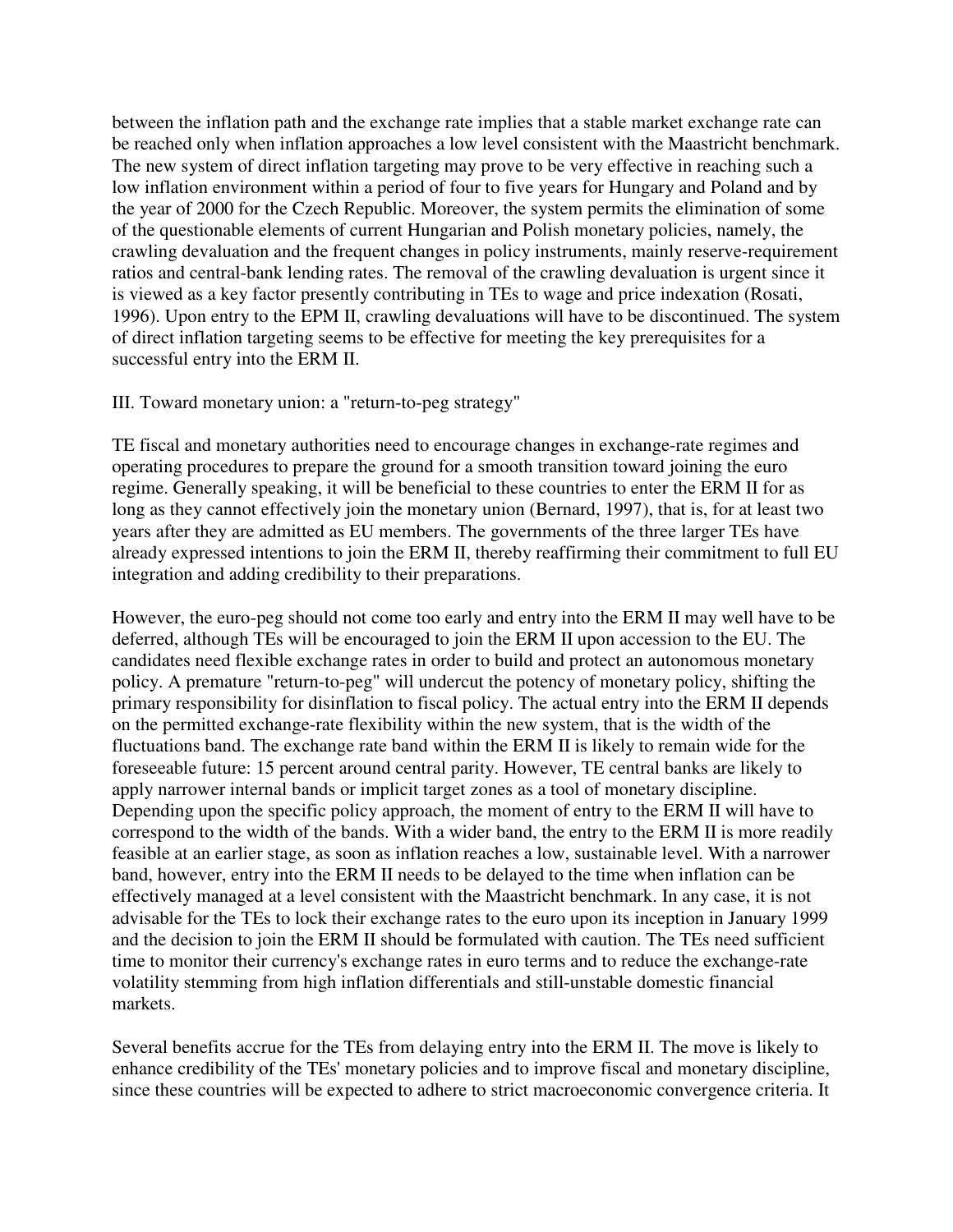will further benefit the credibility and sincerity of the whole integration program since the candidates will show in this way that they are committed to full integration. There are also visible benefits for the ongoing transformation process and for the needed modification of exchange-rate regimes. Entering the ERM II will probably reduce inflation expectations in these countries. It is, therefore, likely to reduce indexation of wages and prices, which is still considerable and contributes to the inflation inertia at the present stage of transformation. In technical terms, the ERM II will prompt monetary authorities in TEs to discontinue crawling devaluations that are believed to be adding to the automatic indexation of prices and wages (Orlowski, 1997a; Rosati, 1996). It will also encourage the NBP to change the basket of reference currencies in preparation for entry into the ERM II, thus lowering the dollar's weight in favor of placing the overwhelming weight on the euro. Upon entry into the ERM II, the euro will have to be the exclusive reference currency. This alignment will enhance the integration of Poland's financial markets into the EU's.

There are also some disadvantages for TEs of joining the ERM II, especially when entry precedes the satisfactory completion of the appropriate institutional wherewithal for ensuring the appropriate functioning of financial markets and constructing an efficient system of bank supervision and monitoring. As argued by Wyplosz (1997), entering the ERM II upon its inception would add considerable volatility to the TEs' exchange rates in euro terms since it remains uncertain how stable the new currency will initially be. Central banks may attempt to reduce this volatility through active sterilization. But the duration of such sterilization cannot be too long, if only because of the high fiscal costs associated with it. As a result, it seems preferable to replace sterilization with some degree of currency appreciation whenever conditions invite sizable capital inflows. It can be further argued that expectations of a nominal appreciation of the currency tied to the stability of the euro in combination with the ongoing inflation among the "outs" will accelerate real appreciation of their currencies.

The overall benefits of joining the ERM II seem to outweigh the expected disadvantages more and more as the TEs' policy makers succeed in stabilizing prices and exchange rates and as the euro gains stability in world financial markets. It would therefore seem advisable that the candidates join the ERM II at some future point, after they become EU members and once they can sustain monetary stability. This timing does not relieve the TEs' monetary authorities from preparing soonest a comprehensive, long-term strategy of eventually joining monetary union. Having such a strategy in place already during the early stages of accession negotiations would be an asset to TE negotiators.

TE negotiators need to address several important issues regarding exchange-rate policies. One is the scope of application of the "safeguard clause" by the European Central Bank (ECB). The clause permits the ECB to suspend intervention and financing in the ERM II framework if these were to impinge on the objective of price stability. Another issue for the negotiators to ponder is the need to work out rules for monitoring exchange rates to assure full transparency and compliance between the EU and ECB preferences, on the one hand, and the TEs' exchange rate and disinflation policies, on the other.

A broad and critical problem for the negotiators is to define the precise nature and procedures of the bilateral pegging system within the ERM II framework. This system is based on bilateral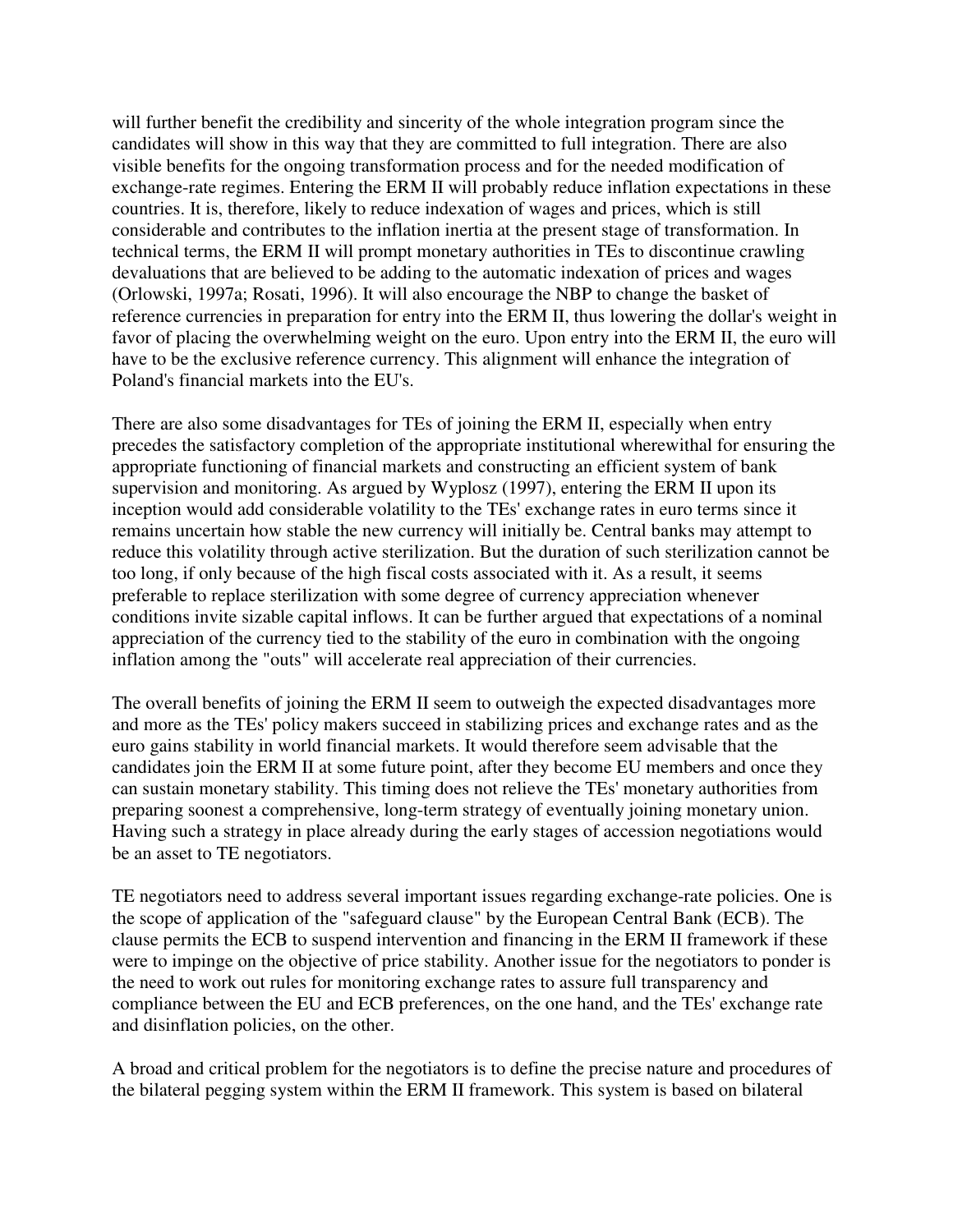currency arrangements between the "outs" and the ECB, which makes it different in that it is asymmetric from the expiring ERM I, which is symmetric. In the new ERM, there will be a large center in the form of the euro zone and several countries remaining outside the monetary union. As a result, currencies of the "outs" will be linked through bilateral, rather than multilateral, arrangements with the euro; hence the asymmetry within the system. The new system is frequently labeled a "hubs-and-spokes" currency system (Gros, 1996).

The bilateral rates will be fixed in a confidential joint manner involving the governors of central banks of the "outs," the ECB, and the European Commission. The present band of permitted currency fluctuations of plus-minus 15 percent is likely to be sustained in order to sanction a sufficiently large room for exchange-rate flexibility of the "outs." However, narrower official bands or unpublished internal bands are possible, but such solutions will be based on the "convergence situation" of the individual country. As the "outs" successfully pursue the path to monetary union, narrowing bands around the euro-peg can be applied if only to demonstrate the TE's ability to converge smoothly to the common currency system and to reduce fluctuations of market exchange rates. The gradual narrowing of the official band has been advocated by Klein (1997). A similar effect can be achieved also by gradually narrowing the unpublished inner bands, which would also be consistent with flexible inflation targeting. This solution seems to be more favorable since the official wide band would still leave enough room for flexibility in foreign-exchange markets and thus reduce expectations of a real currency appreciation. This approach is therefore likely to reduce the risk of speculative attacks against the currency. In any case, a gradual closing of exchange-rate bands is advisable and this is fully consistent with the narrowing of inflation targets proposed in our advocacy of direct inflation targeting.

The steps and procedures of approaching the ERM II have been discussed in the literature by Bernard (1997) and Orlowski (1997c). At the beginning of the road toward joining the ERM II and, later on, the monetary union, the candidates are likely to restructure their currency reference baskets, increasing the euro's weight. At the same time, they will gradually phase out crawling devaluations. At a later stage, they need unilaterally to lock their exchange rate to the euro. A direct euro-peg with large bands is the most desirable solution at this stage. The move will be beneficial for reducing inflation expectations and for enhancing monetary-policy credibility. Moreover, the adjustable euro-peg would entitle the TEs to receive short-term financing upon locking their exchange rate to the euro once they join the ERM II. There is, however, a danger of moving TE currencies onto a unilateral peg. If one or more TEs were to experience unbalanced fundamentals and face a risk of speculative attacks against their currency, the bilateral system within the ERM II would cushion the better-balanced economies against possible contagion effects, as defined by Eichengreen, Rose, and Wyplosz (1996).

The determination of a desirable spread between domestic and foreign interest rates will be one of the most critical issues in retooling monetary policy in preparation for the introduction of the regime based on the exchange rate. Direct inflation targeting allows financial markets to generate the equilibrium spread between interest rates. Interest-rate targeting would very likely distort the alignment between the interest-rate spread and the macroeconomic fundamentals, thus causing a deviation from the uncovered interest-parity condition.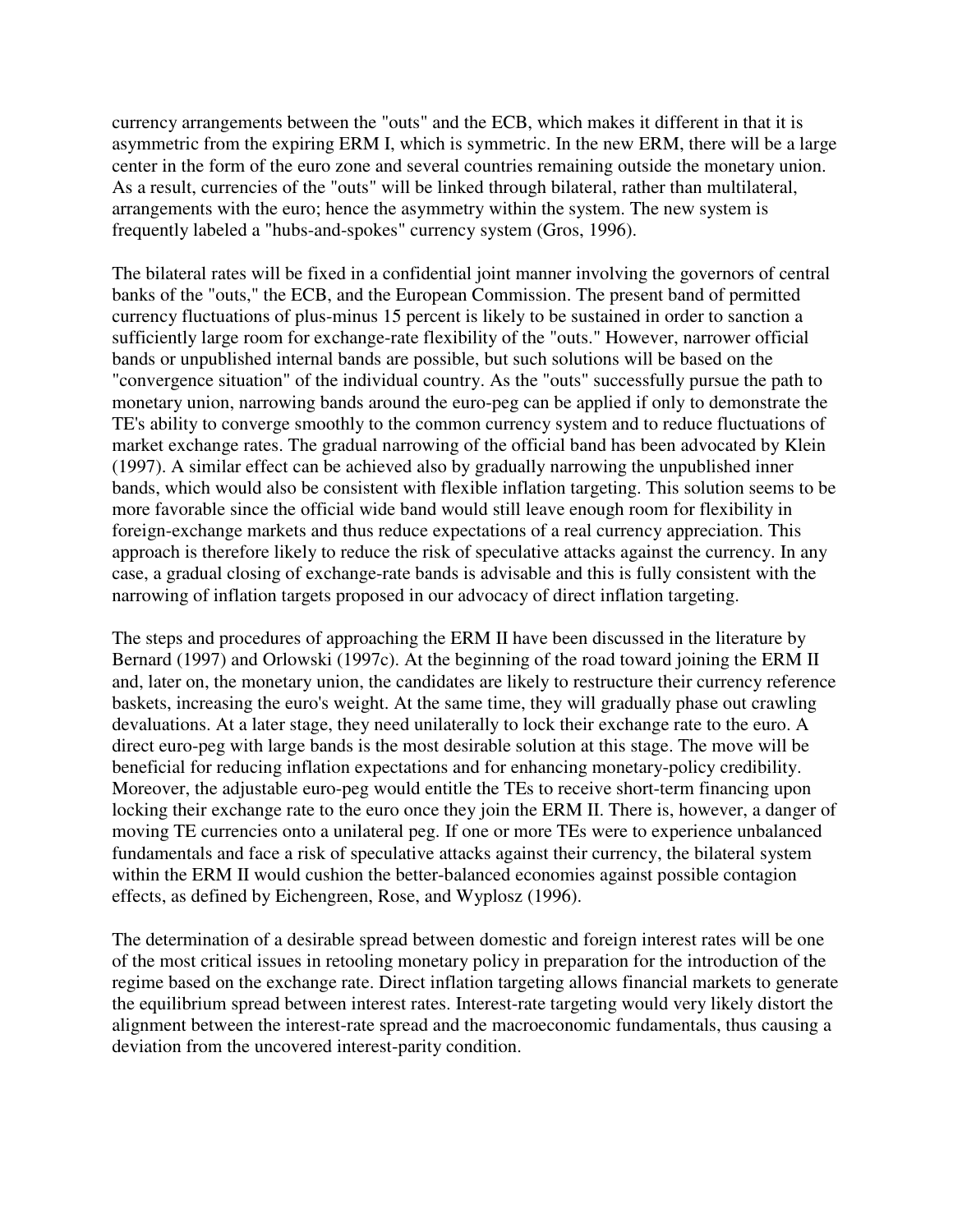Monetary authorities in TEs are presently inclined toward targeting interest rates. They justify this approach because they deem it to be more effective under the current conditions of fast growth with high demand for credit. To contain credit growth, central banks apply very high interest rates, excessive in relation to the uncovered interest-parity condition. These high interest rates generate incentives for strong capital inflows to investors, speculators, and even exporters. Excessive interest rates are posing dangers for advancing further with economic transformation because they lead to adverse selection. The problem arises when borrowers with low credit risk do not wish to borrow, while those with the riskiest investment projects are still willing to borrow (Mishkin, 1997). Consequently, lenders are likely to provide credit to the riskiest allocations if interest rates are irrationally high. Higher interest rates do not necessarily reduce an excess demand for loans due to adverse selection, as argued by Stiglitz and Weiss (1981). This is because at high interest rates lenders provide credit to the riskiest institutions. However, lenders should not become overexposed to the riskiest loans. They are therefore likely to make high-risk loans selectively, in the process reducing the aggregate supply of credit and aggravating the excess demand for credit.

To substantiate the claim that excessive interest rates cause incentives for capital inflows, one may invoke the significant advantage of money-market hedging strategies of export receivables in Poland observed recently. For instance, assuming that a Polish exporter signed a contract to sell DM 1 million to a German buyer at the end of November 1997, when the spot exchange rate was ZL 2.02 per deutschmark. The exporter could immediately borrow in deutschmark at a 7 percent annual rate and repay it with receivables expected to be satisfied in March 1998. The credit could be switched in November into zloty and invested in a four-months' deposit with a Polish bank paying an annual rate of 21 percent. The money market hedge yields ZL 2,112,186 in March 1998. Unhedged receivables would yield only ZL 1,880,000 at the available March spot rate of 1.88 and the forward-rate hedged contract could generate ZL 2,080,000 since the four-months' forward selling rate of the deutschmark in November 1997 was ZL 2.08. This example could be easily generalized to other transactions and financial manipulations elicited by high domestic interest rates.

High interest rates in Poland promote borrowing abroad and investing in Poland not only by investors and speculators, but by exporters as well. This results in large capital inflows as reflected by the NBP's data on the balance of payments, which show a capital-account surplus of \$2.7 billion (1.9 percent of GDP in 1997) generated only during the first two months of 1998. In addition, borrowing in foreign currency while swapping it into domestic currency further contributes to an increase in demand for the domestic currency and leads to the latter's nominal appreciation. Money-market hedging causes immediate large inflows of foreign capital. In the above example, it brings foreign capital already in November, while both forward-hedged and unhedged export receivables are transferred only in March. Furthermore, the money-market hedge in relation to the forward hedge would no longer be feasible if Polish deposit rates fell to the annual rate of approximately 16 percent. Under such conditions, incentives for large shortterm capital inflows would erode. Poland's central bank would accordingly be well advised to lower the targeted interest rates rather than to continue the current practice of targeting excessive rates and sterilizing corresponding capital inflows.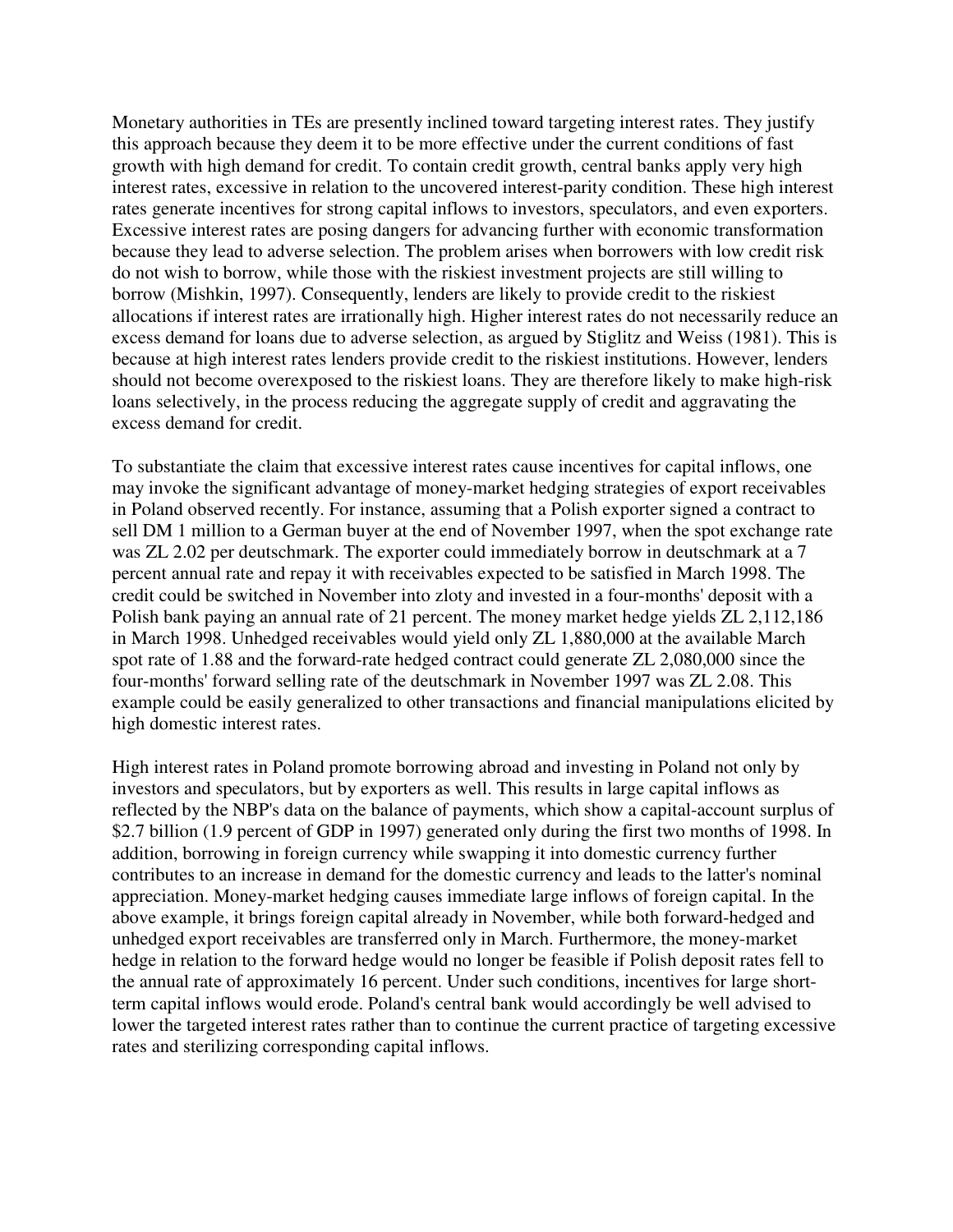In sum, one of the prime tasks for TE monetary authorities is to avoid maintaining excessively high interest rates with a view to reducing fast-growing domestic demand. TEs are therefore well-advised to change the monetary policy into flexible inflation targeting. This will ensure a better equilibrium between domestic and foreign interest rates, thus removing incentives for large capital inflows.

Another problem to be addressed by the TEs is the optimal accumulation of foreign reserves at central banks. At the present time, strong positive interest-rate differentials lead to a significant accumulation of foreign reserves. The excessive level of reserves may be pro-inflationary, but it is necessary to reduce the risk of speculative attacks on the domestic currency. In the future, large foreign-exchange reserves will become less necessary since the TEs will have to transfer some of their reserves to the ECB upon accession to the ERM II and even more upon entry into the monetary union.

It is essential that TEs prepare for entering the monetary union by first achieving an equilibrium exchange rate against the euro. If their currencies are overvalued in real terms, they may be facing expectations of the currency devaluation, at the latest two years prior to the intended accession to monetary union as per the framework set forth by the Maastricht Treaty.

## IV. The last devaluation syndrome - a lesson from Greece?

Before the final preparation for accession to monetary union, actors may expect that the TEs will enact one last devaluation. These expectations may lead to a number of effects and repercussions that can generally be described as "the last devaluation syndrome." Financial institutions and foreign-trade companies are likely to assume positions consistent with expectations that the national currency will soon be devalued. Their actions may force monetary authorities to devalue the currency. For instance, exporters are likely to lobby for the currency's devaluation, particularly if they foresee a continuous real appreciation of the domestic currency due to prolonged, excessive inflation. This scenario is likely to occur since the exporters' lobby is strong throughout the TEs. Financial institutions are likely to start lowering their assets in domestic currency and buying foreign currencies, thus causing the domestic currency to depreciate in nominal terms. This will put additional pressures on monetary authorities to devalue the currency.

A "return-to-peg strategy" can bring some unpleasant consequences for TEs if they are not able to implement far-reaching institutional changes in their financial systems soon. If TE currencies are continuously experiencing real appreciation at the final stages of preparation for entry into the EU's monetary union, the monetary authorities will be expected to arrange for a final devaluation. This may prove to be disastrous when debt contracts have a predominantly shortterm maturity and when substantial amounts of debt are still denominated in foreign currencies (Mishkin, 1997). Such a devaluation may induce a deep financial crisis with financial institutions no longer able to allocate funds to the most productive investment opportunities. Such a devaluation may entail a needless recession. Moreover, a possible devaluation may cause a deterioration of balance sheets of banks and firms in domestic currency terms. This may result in a bank run. The devaluation will deteriorate the gap between short-term liabilities of banks denominated in foreign currencies and medium- to long-term assets in domestic currencies. The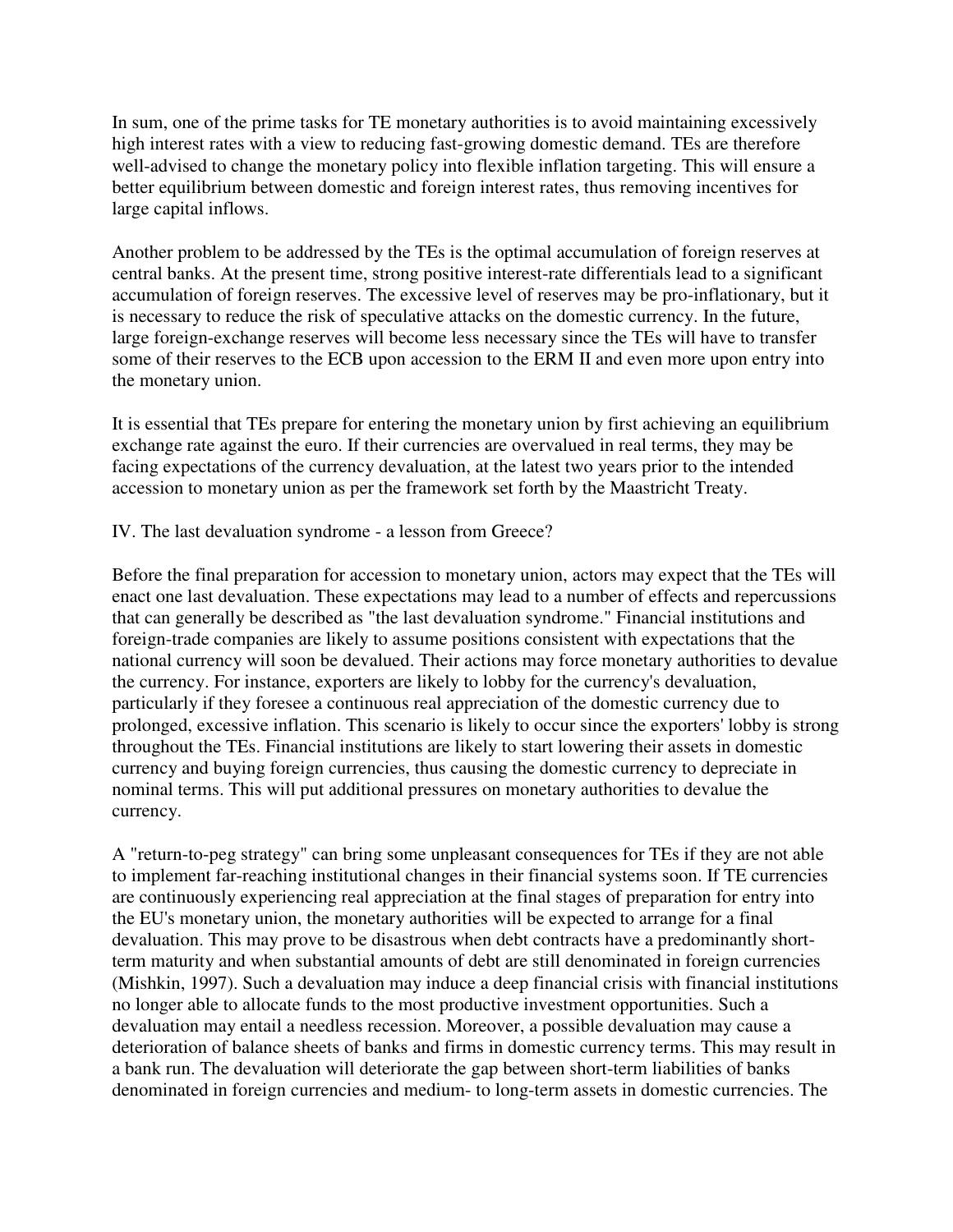mismatch between assets and liabilities hurts the liquidity position of banks, which they may or may not be able to overcome. If interest-rate differentials are high prior to devaluation, meaning that domestic interest rates are considerably above foreign rates, there are strong incentives for banks to borrow short-term in foreign currency and make longer-term maturity loans in domestic currency. Devaluation will make it more expensive to service the short-term debt in relation to cash flows from domestic-currency loans. In sum, an emerging market economy considering devaluation cannot afford to have a fragile banking system and large short-term debt in foreign currency.

A possible devaluation on the road to a currency peg may also reduce confidence in the ability of central banks to control inflation. Certainly, devaluation will induce a lagged, one-time inflation shock that ought to be contained with a discretionary increase in interest rates by the central bank. Under such circumstances, flexible inflation targeting is beneficial. It allows the shock to expire by itself.

Expectations of devaluation may be subdued if the candidates exercise a considerable degree of exchange-rate flexibility prior to the declaration of final preparations for entry into monetary union. This will allow for a linear depreciation of the domestic currency and for a smooth convergence to the equilibrium exchange rate. If flexibility is restrained, for instance, by a narrow band of permitted fluctuations or frequent interventions, foreign-exchange markets will likely embrace expectations of a one-time devaluation, thus a nonlinear move toward exchangerate equilibrium. They will likely foresee even a one-time move to a considerably undervalued currency (in relation to purchasing-power parity), particularly if the underlying inflation is still high and thus contributing to expectations of a real appreciation of the currency. As argued earlier, this may devastate the financial stability of the national economy.

Even if the macroeconomic fundamentals are met and the exchange rate is in equilibrium with respect to the uncovered interest-parity condition or the purchasing-power parity, financial markets may still expect a candidate for accession to the monetary union to devalue at the latest two years prior to the intended entry. This is because of the Maastricht Treaty requirement for that stipulates that a country's exchange rate must have been unchanged within the ERM for at least two years. This precludes any sizable inflation within the two years preceding accession to the monetary union. It is these expectations of a one-time devaluation approximately two years before the intended entry to the monetary union that give rise to the "last devaluation syndrome." Once in the ERM II, any devaluation will have to be approved by the ECB after in-depth consultations. In extreme cases, when macroeconomic fundamentals in an ERM II country are not met, the ECB may force the country to devalue the currency.

It is useful to avoid by all means the last devaluation's syndrome, especially if the banking system has extensive short-term liabilities in foreign currency coupled with longer-term assets in domestic currency. Interest payments on foreign-currency liabilities would sharply rise, causing a liquidity problem in the banking sector and a danger of bank runs. Devaluation may induce large capital outflows from the country. It will further hurt the credibility of monetary authorities.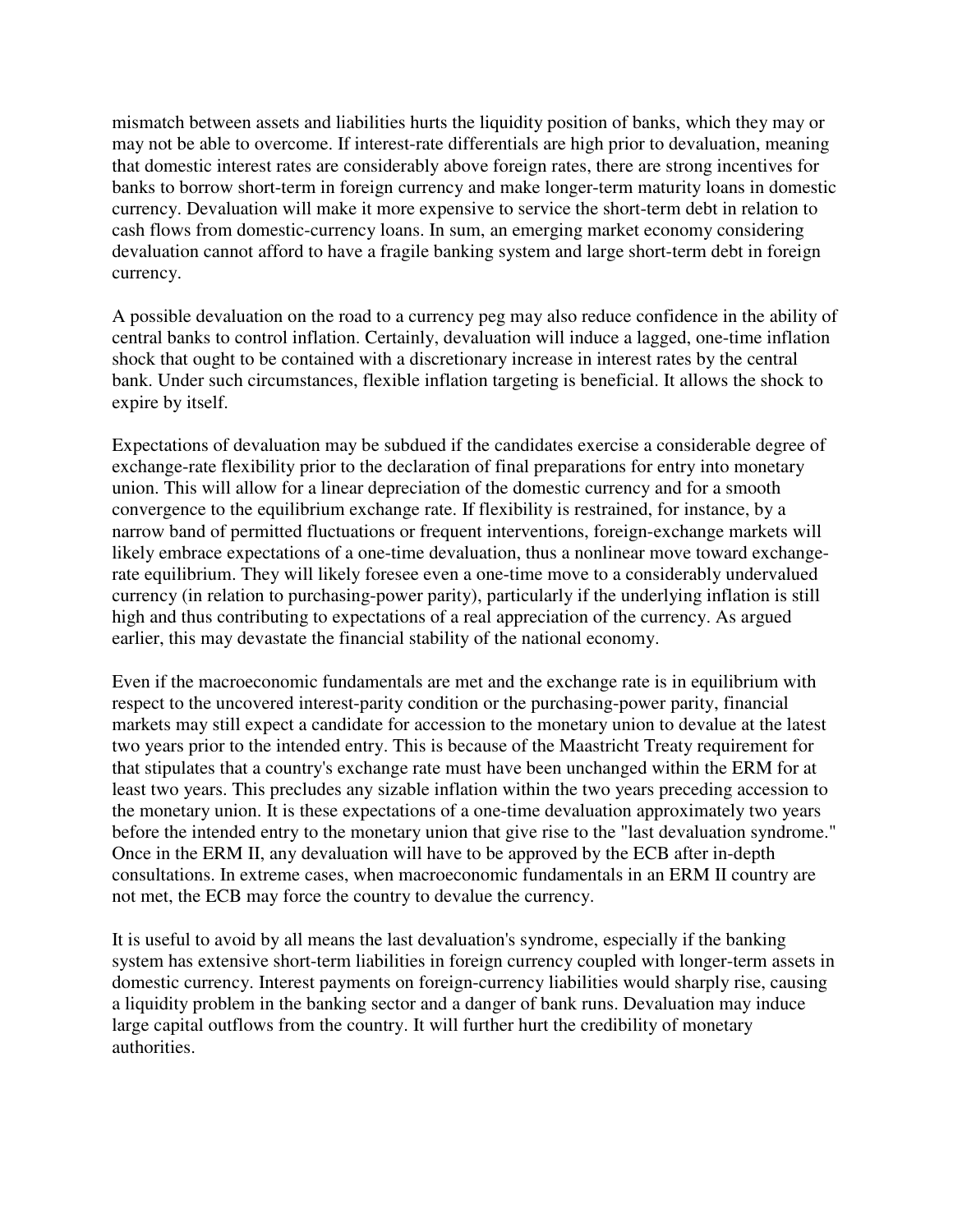If the candidate countries opt to undergo devaluation in spite of the dangers for the financial stability of their economies, they will have to plan it very carefully. The last devaluation should be unannounced so that it will not induce large speculative attacks on the currency. In addition, it would have to be supplemented by a temporary introduction of controls on capital outflows. This solution is again consistent with the requirements of undistorted currency convertibility on capital account stemming from OECD and EU accession agreements. But that final devaluation can be undertaken only after consultation with the authorities of these organizations. Moreover, the size of the last devaluation needs to be carefully assessed. It cannot be excessive for otherwise it would cause much harm to financial stability.

It remains rather ambiguous whether the TEs will have to follow the Greek program of the final stage of preparations for monetary union. Knowing that it will not meet the Maastricht convergence criteria at the time of examination for entering the monetary union upon its inception in January 1999, the Government of Greece announced in mid-March 1998 a two-year program for acceding to the monetary union. Put briefly, the deadline for entering the system was set for the beginning of 2001 and the Greek drachma was devalued 14 percent against the ecu. The inflation target for 2001 was set at 2 percent. Financial markets did not fully anticipate the last devaluation, since between the beginning of January and 15 March 1998 the drachma traded within a 285-290 range to the dollar. It fell 12.2 percent (from 288 to 323 to the dollar) within the two days following the devaluation. Thereafter it gradually appreciated to 315 by the end of April. This particular experience does not prove the occurrence of the last devaluation syndrome, and there were no major speculative attacks on the Greek currency prior to devaluation.

However, if the TEs follow the Greek program, they may encounter some market pressures on their currencies prior to the expected time of devaluation. Specifically, the Polish Government has disclosed intentions to join monetary union in 2006. If the fundamentals are not fully met in 2004, currency traders in financial markets are likely to sell zloty expecting the last devaluation to take place, regardless of its size. However, the likelihood of such a development remains to be seen.

## **Conclusions**

The preceding analysis of exchange-rate policies in TEs in preparation for joining the EU's monetary union is consistent with the overall framework of monetary policy. Exchange rates are no longer direct instruments of government policy affecting trade balances and capital inflows. This role of the exchange rate evaporated with the dissolution of central planning and later with the exit strategy from stabilization anchored to the exchange rate. Exchange rates are now important market variables that provide crucial information on external balances for fiscal and monetary authorities. More flexible exchange rates are superior for accomplishing the economic stability and the institutional tasks of transformation. They help to augment monetary-policy autonomy and credibility.

Gradual preparations for joining the monetary union will require a dynamic "return-to-peg strategy" for the exchange rate. Application of a monetary policy based on the exchange rate should be accomplished as soon as feasible. Fixing the TE currencies in terms of a stable and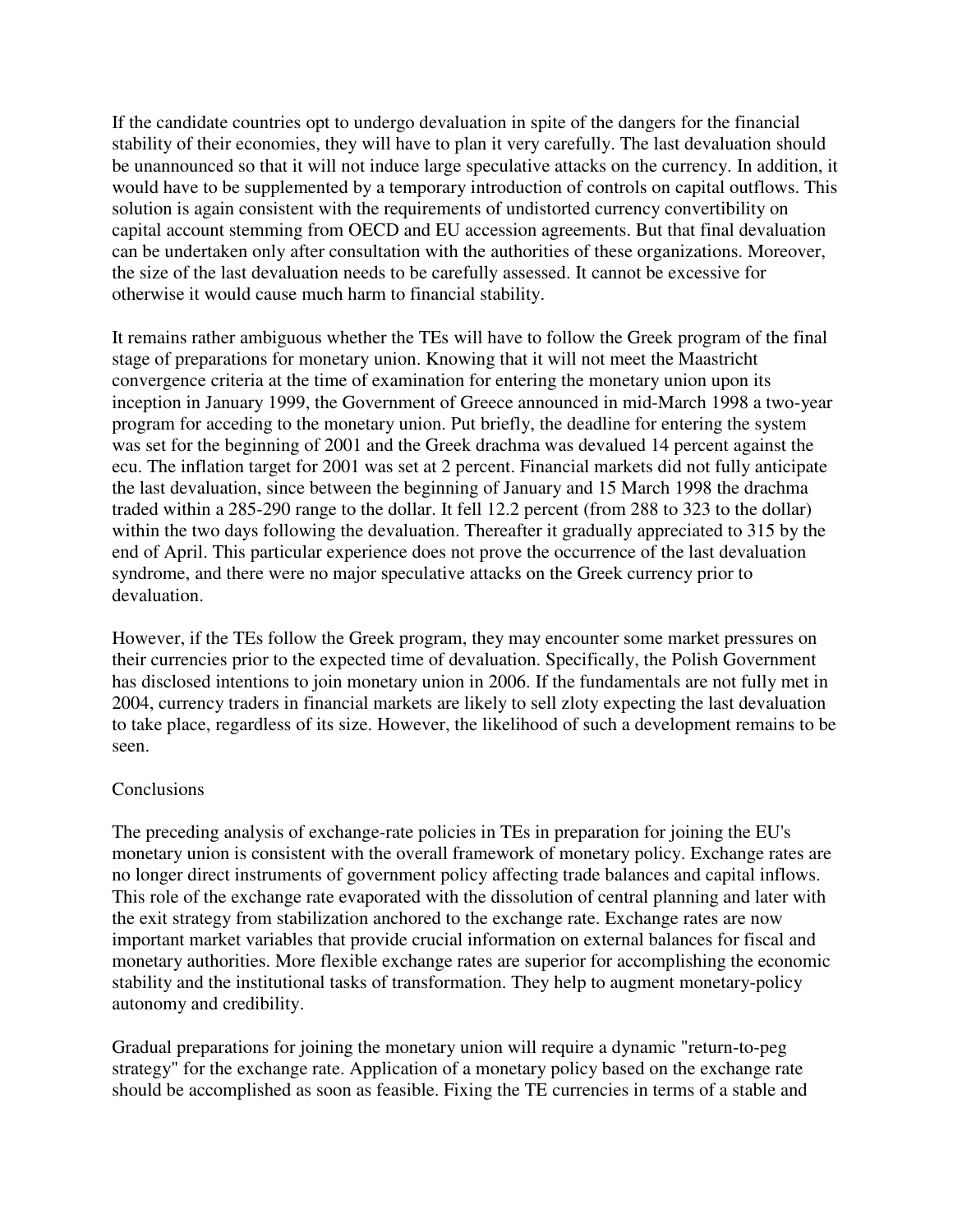strong euro will only be feasible when inflation is reduced to a low, sustainable level and when domestic financial institutions and markets function efficiently within the new currency system. A premature rush to the euro-peg would generate expectations of real appreciation of domestic currencies if inflation were to remain too high. It is likely to cause asymmetric information and liquidity problems, and possible bank runs for the reasons elaborated upon here.

This analysis has emphasized that the exchange-rate policy of the TE candidates for accession to the EU could best be tied to a monetary policy that targets inflation in a flexible manner. The TEs can enter the ERM II as their inflation rates fall to a low, sustainable level. Functioning within the ERM II framework will bring a number of advantages to their stabilization efforts, including enhancing policy credibility, expanding access to euro-zone credit markets, and augmenting fiscal and monetary discipline.

Governments of the candidate countries will be well advised not to delay preparations of specific plans for gradually moving toward joining the EU's monetary union and designing an optimal "return-to-peg strategy." Such plans ought to be incorporated in overall, comprehensive strategies of full integration within the EU. They would help accession negotiators for both the EU and the candidates by ensuring consistency of specific tasks for the TEs in effectively preparing themselves for full EU integration.

# **Notes**

(1.) The amount borrowed immediately is DM 1,000,000 x 1/1.0233 or DM 977,230.53. It is swapped into ZL 1974,005.67 (that is, 977,230.53 x 2.02) and then invested at a Polish bank for four months at 7 percent, yielding ZL 2, 112,186.07 (that is, 1974,005.97 x 1.07).

# References

Barysch, Katinka. 1997. "Eastern European exchange rate policy in the pre-accession phase: politics vs. markets?" Brussels: European Commission, Directorate General II, Economic and Finance Affairs, Doc. II/623/97, 31 July.

Begg, David K.H. 1996. "Monetary policy in central and eastern Europe: lessons after half a decade of transition: Washington, DC: International Monetary Fund, Working Paper no 108.

Bernanke, Ben S. and Frederic S. Mishkin. 1997. "Inflation targeting: a new framework for monetary policy?" Cambridge, MA: National Bureau for Economic Research, Working Paper no 5893.

Bernard, Luc D. 1997. "Exchange rate policy in the euro area and the CEEC candidates." Paper presented to the Conference "EU Adjustment to Eastern Enlargement: Polish and European Perspectives," held at the University of Gdansk. Gdansk (Poland), 23-26 October.

Bruno, Michael. 1992. "Stabilization and reform in eastern Europe: a preliminary evaluation," IMF Staff Papers, vol 39, no 4, 741-77.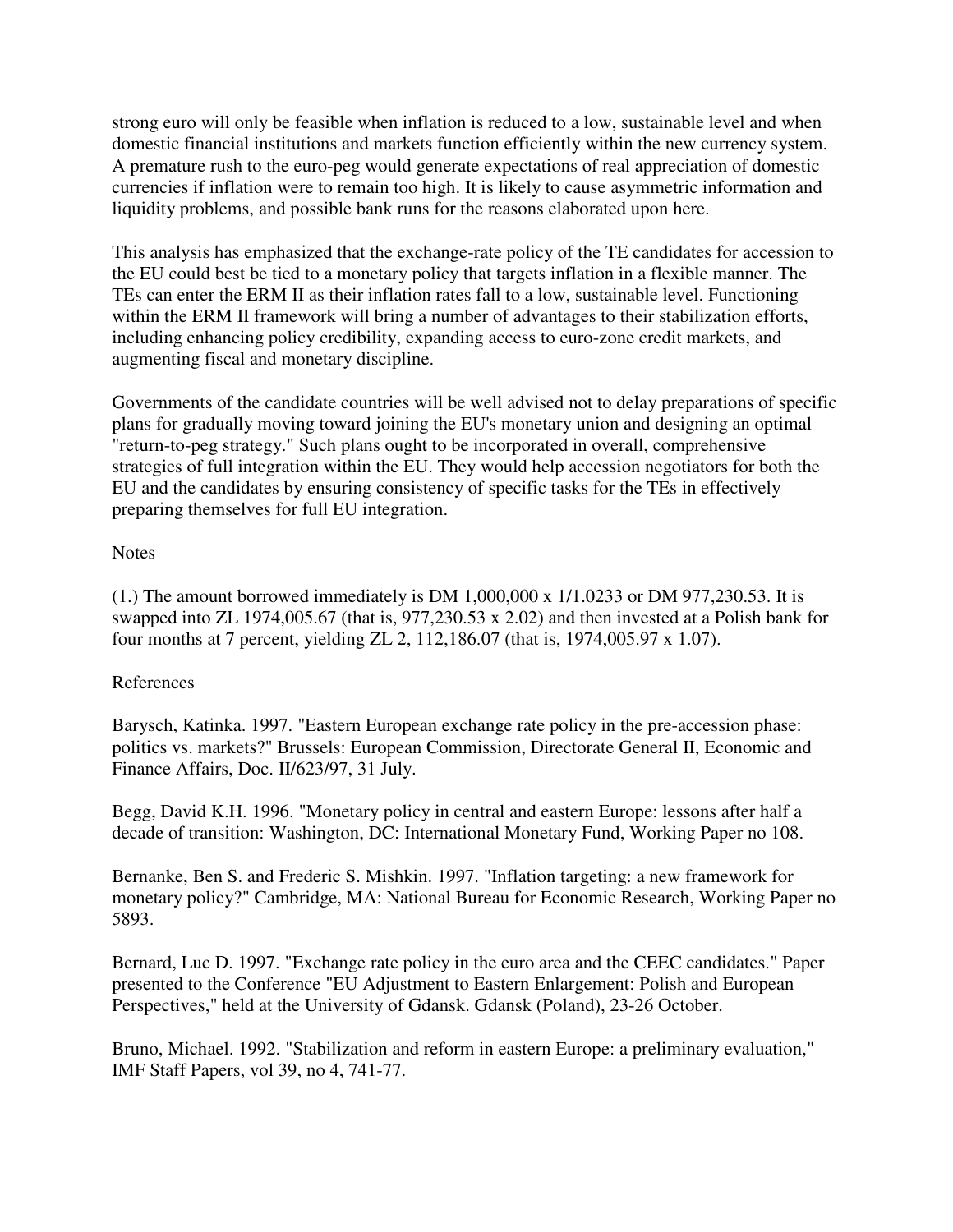Desai, Padma. 1998. "Macroeconomic fragility and exchange rate vulnerability: a cautionary record of transition economies." New York: Columbia University Economics Department, mimeo.

Eichengreen, Barry, Andrew Rose, and Charles Wyplosz. 1996. "Contagious currency crises: first tests," The Scandinavian Journal of Economics, vol 98, no 4, 463-84.

Fink, Gerhard, Peter R. Haiss, Lucian T. Orlowski, and Dominick Salvatore. 1998. "Capacity building and institutional development in central European transition economies: banks and stock exchanges," The European Management Journal, special issue, Summer.

Grauwe, Paul de. 1996. "Reforming the transition to EMU," in Making EMU happen - problems and proposals: a symposium, edited by Peter B. Kenen. Princeton, NJ: Princeton University Economics Department, pp. 16-29.

Gros, Daniel. 1996. "Linking the ins and outs," in Making EMU happen, problems and proposals: a symposium, edited by Peter B. Kenen. Princeton, N.J.: Princeton University, Economics Department, pp. 40-9.

Halpern, Laszlo and Charles Wyplosz. 1996. "Equilibrium exchange rates in transition economies." Washington, DC: International Monetary Fund, Working Paper no 125.

Klein, Martin. 1997. "Transition economies and the European monetary union: convergence criteria in the next millennium," in Meeting the convergence criteria of EMU: problems of countries in transition. Warsaw: Polish Economic Society. 15-16 September conference report, pp. 65-88.

Krzak, Maciej and Aurel Schubert. 1997. "The present state of monetary governance in central and eastern Europe," Focus on Transition, no 1, 28-56.

Mishkin, Frederic S. 1997. "The causes and propagation of financial instability: lessons for policy makers," in Maintaining financial stability in a global economy. Kansas, MO: The Federal Reserve Bank of Kansas, pp. 55-96.

Orlowski, Lucjan T. 1997a. "Exchange rate policies in transforming economies of central Europe," in Trade and payments in central and eastern Europe's transforming economies, edited by Lucjan T. Orlowski and Dominick Salvatore. Westport, CT: Greenwood Press, pp. 123-44.

Orlowski, Lucjan T. 1997b. "Economic conditions for accession of central European countries to the European Union: a policy proposal," Reperes - Bulletin Economique et Financier, vol 49, no 2, 28-41.

Orlowski, Lucjan T. 1997c. "Euroscenariusz," Gazeta Bankowa, 30 November.

Orlowski, Lucian T. 1998. "Monetary targeting in central Europe's transition economies: the case for direct inflation targeting." Warsaw: Center for Economic and Social Research, June.